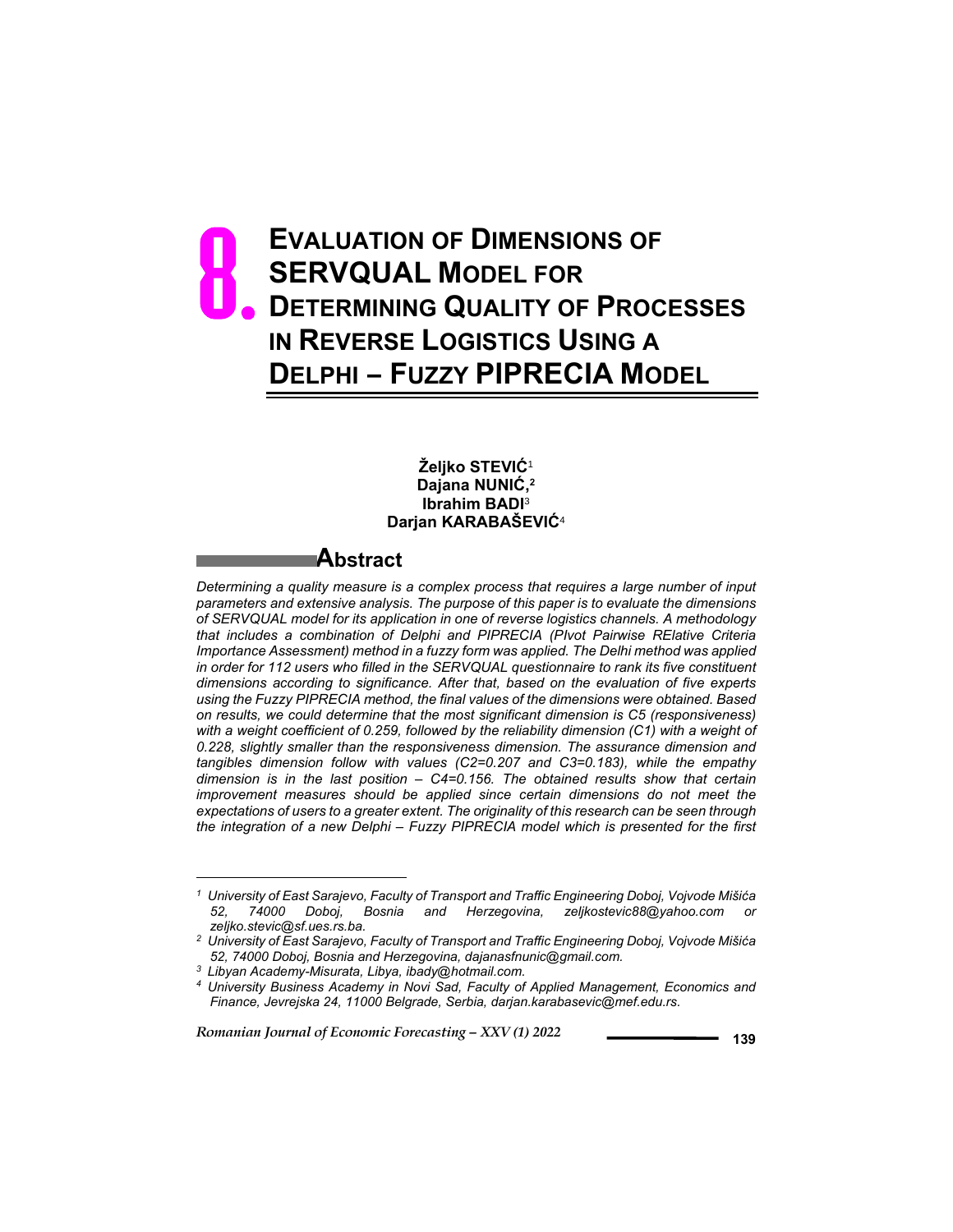*time. In addition, reviewing other studies, it has been noticed that this is the first time that the SERVQUAL model or its dimensions are applied in the field of reverse logistics.*

**Keywords:** Fuzzy PIPRECIA, logistics, SERVQUAL, Delphi **JEL Classification: D81, C44, Q53** 

## **1. Introduction**

Reverse logistics as a relatively new concept (Dowlatshahi, 2000) is a part of integrated logistics and its basic task is to facilitate the organization of the process of returning a product from a customer to a manufacturer, to recycle the product and make it a new product, or separate components that can be used again (Garai & Sarkar, 2022; Wijewickrama *et al*., 2021). It is not always the case that the product is returned to the manufacturer, sometimes it is sent to companies whose main and only activity is recycling, restoration and the like. In addition to product renewal, reverse logistics also includes returning new, i.e. not much used products in order to be replaced for new ones, and the separation of materials and raw materials from returned products. One of the channels of reverse logistics is waste management (Ahmed & Zhang, 2021; Zielińska, 2020; Dias *et al*., 2016).

Waste management means waste collection from various places of its disposal, most often landfills and its return to manufacturing plants (Nanda & Berruti, 2021; Hantoko *et al*., 2021). In manufacturing plants, waste is separated, where completely new products are created from some components by their restoration, some components are used as spare used parts, and some parts that are in poor condition are returned to a landfill. Reverse logistics and municipal solid waste management is of great importance for the living environment as it strives to achieve sustainability through a familiar concept (3R): "reduce", "reuse", and "recycle" (Das *et al*., 2019). Its application enables the saving of energy, materials, raw materials, and thus purifies surroundings and creates a healthier living environment. Proper waste management not only creates a cleaner environment but can significantly affect the economic development of the country. If waste separation, proper storage and recovery is performed, great savings of energy, raw materials and materials are obtained, which reduces costs (Yıldız, 2020; Tomić & Schneider, 2020; Ferreira *et al*., 2017; Martinez-Sanchez *et al*., 2015).

Many countries care about the environment. Bosnia and Herzegovina does not belong to the developed countries like some European countries which annually invest a lot of money in ecology and environmental protection, but in accordance with capabilities, it is also paid attention to that here. With the help of research, such as this one, it is possible to try to eliminate some shortcomings that exist and start with the application of reverse logistics as much as possible. This research is one of the first studies that deals with this topic with the application of the SERVQUAL model.

The main objective of the research is to use the SERVQUAL model and its five dimensions, responsiveness, empathy, assurance, reliability and tangibles (Parasuraman *et al*., 1985; Udo *et al*., 2011; Naik *et al*., 2010), to determine the quality of service of the utility company "Komunalac" in Teslić, Bosnia and Herzegovina. The SERVQUAL model allows a survey to be conducted on a sample of *n* users, which provides a great opportunity for the survey to obtain quite good and accurate results. Quality measurement is an extremely complex task. In this paper, the focus is on evaluating the dimensions of the SERVQUAL model, which is later used for further calculations.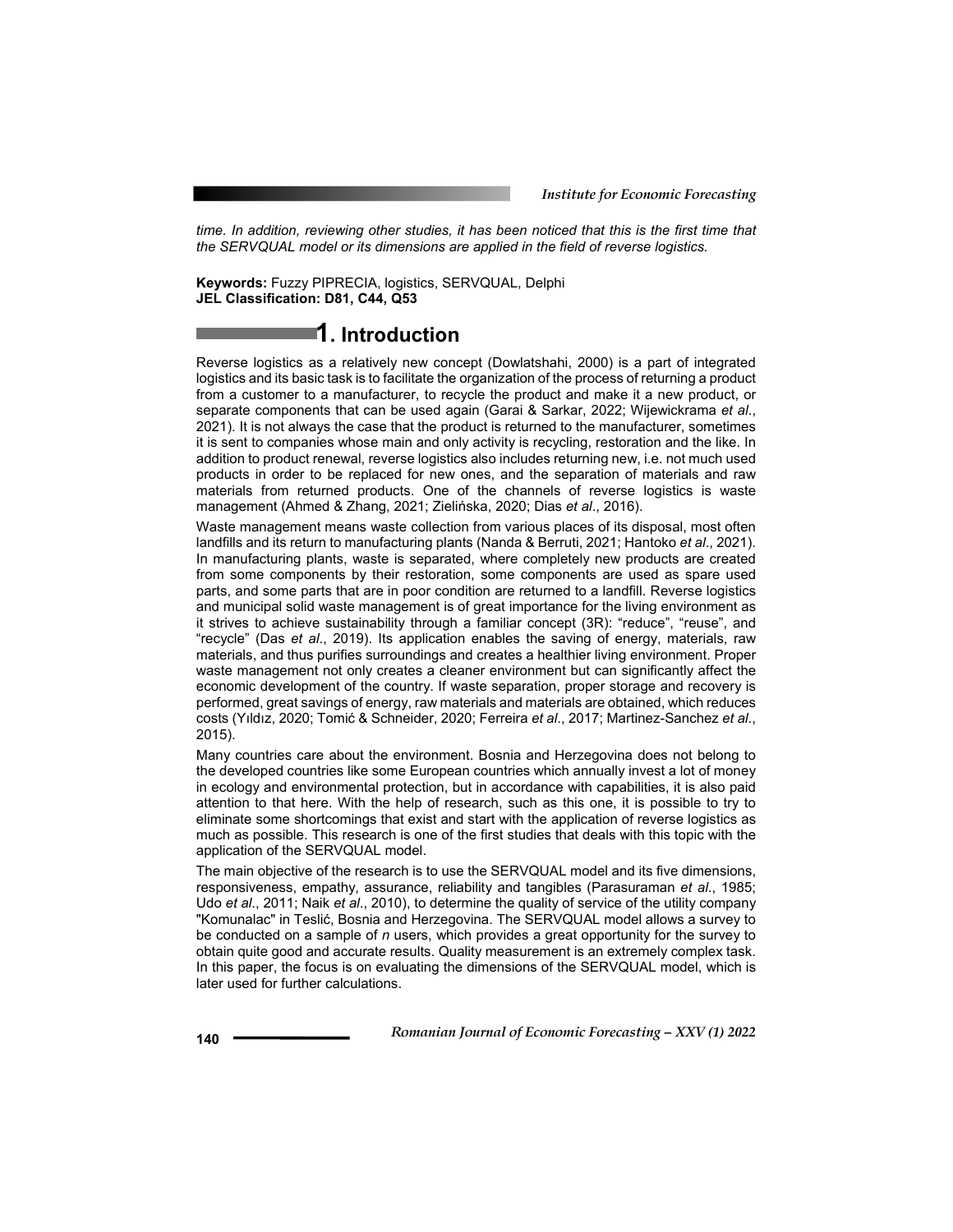

In addition to introductory considerations, the paper is divided into four sections. Section 2 presents the methods used. First, the steps of the Delphi method are shown and described, then the operations with triangular fuzzy numbers and the steps of the fuzzy PIPRECIA method. Section 3 provides basic information about the company and the current state of municipal logistics management in the utility company "Komunalac". In Section 4, the aforementioned model is integrated to determine the final values of the SERVQUAL model dimensions. The structure of the sample of respondents, the method of data collection and analysis are presented. The results of this part of the research are also shown. Section 5 presents concluding considerations with an emphasis on the contribution of the paper and the continuation of the research.

## **2. Methods**

#### *2.1. The Delphi Method*

The Delphi Method (Linstone and Turoff, 1975; Hirschhorn, 2019) does the study of and gives projections of uncertain or possible future situations for which we are unable to perform objective statistical legalities, in order to form a model, or apply a formal method. These phenomena are very difficult to quantify because they are mainly qualitative in their nature, *i.e.,* not enough statistical data about them exist that could be used as the basis for our studies. The Delphi Method is one of the basic forecasting methods, the most famous and most widely used expert judgment method. Methods of experts' assessments are significant improvement of the classical ways of obtaining the forecast by joint consultation of an expert group for a given studied phenomenon. In other words, this is a methodologically organized use of the experts' knowledge to predict future states and phenomena. A typical group in one Delphi session ranges from a few to thirty experts. Each interviewed expert, participant in the method, relies on knowledge, experience and his / her own opinion. The goal of the Delphi Method is to exploit the collective, group thinking of experts about certain field. The goal is to reach a consensus on an event by group thinking. This is a method of indirect collective testing but with a return link. It consists of eight steps (Vesković et al., 2018): 1. Selection of the prognostic task, defining basic questions and fields for it; 2. Selection of experts; 3. Preparation of questionnaires; 4 Delivery of questionnaires to experts; 5. Collecting responses and their evaluating; 6. Analysis and interpretation of responses; 7. Re-exams; and 8.Interpretation of responses and setting up final forecast.

The advantages of the Delphi Method are: It covers the large number of respondents; Expert's statements are objective because they do not know the statements of others until the end of the circle; It is possible to examine the opinion and attitude of an individual according to a task; The method strengthens the sense of community and encourages thinking about the future of the organization.

Delphi Method disadvantages: The success of the method depends exclusively on the participants in the expert panel; Complicated implementation process; Absence of the possibility to exactly identify the number of participants in the expert panel; Long duration of research.

According to the rules of the Delphi Method, the submitted forecasts of the first circle are statistically processed and sent to the experts again to make possible corrections if they consider other opinions. It is characteristic that most experts remain in their first-round prognosis.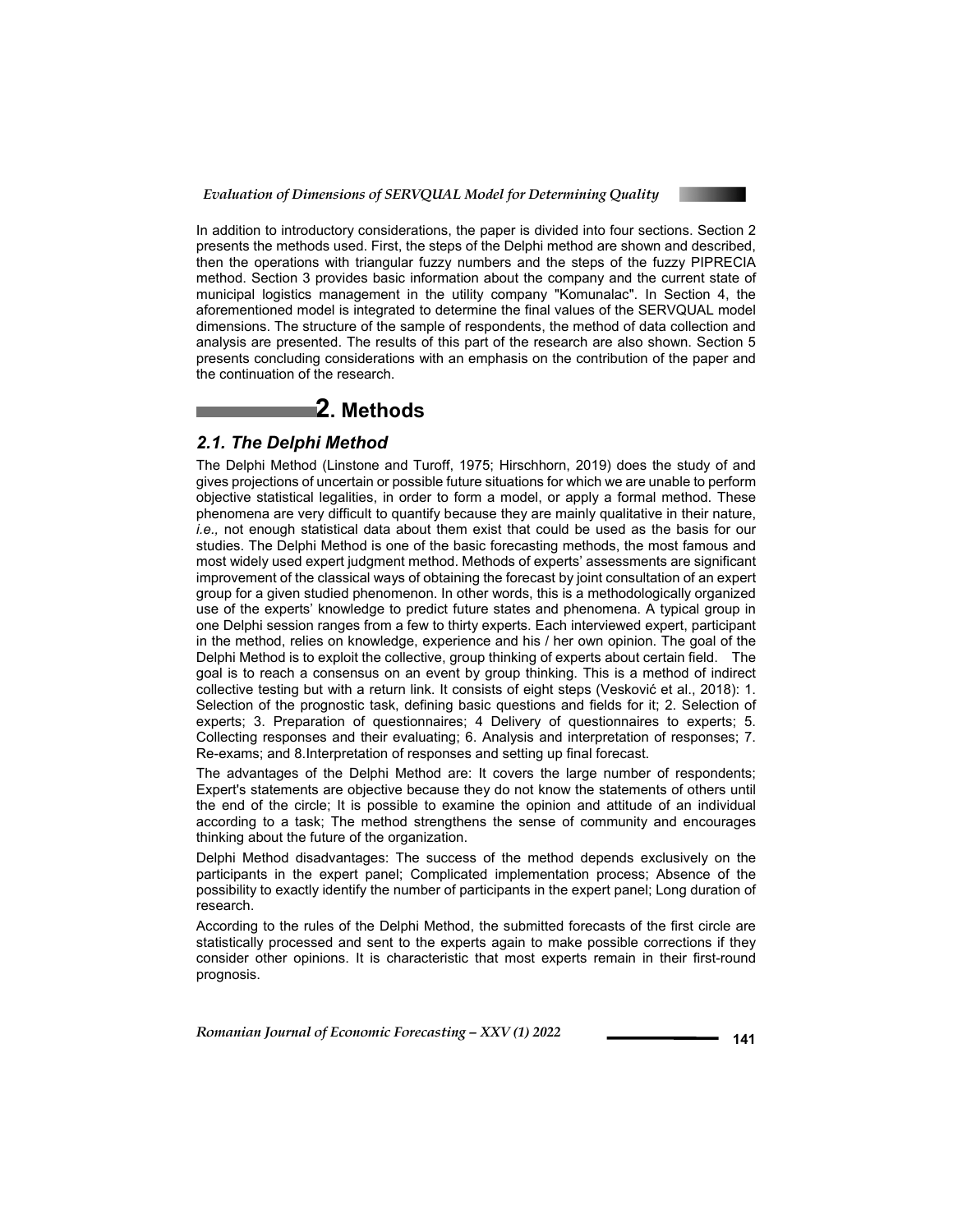### *2.2. Operations on Fuzzy Numbers*

A fuzzy number  $\overline{A}$  on R to be a TFN if its membership function  $\mu_{\overline{A}}(x)$  : R→[0,1] is equal to following Equation (1):

$$
\mu_{\overline{\lambda}}(x) = \begin{cases}\n\frac{x-l}{m-l} & l \leq x \leq m \\
\frac{u-x}{u-m} & m \leq x \leq u \\
0 & \text{otherwise}\n\end{cases}
$$
\n(1)

From Equation (1), *l* and *u* mean the lower and upper bounds of the fuzzy number *A* , and *m* is the modal value for  $\overline{A}$  . The TFN can be denoted by  $A = (l, m, u)$ .

The operational laws of TFN  $\overline{A} = (l_1, m_1, u_1)$  and  $\overline{A} = (l_2, m_2, u_2)$  are displayed as following equations (Petrović *et al*., 2019; Vesković, *et al*., 2020). Addition:

$$
A_1 + A_2 = (l_1, m_1, u_1) + (l_2, m_2, u_2) = (l_1 + l_2, m_1 + m_2, u_1 + u_2)
$$
\n(2)

Multiplication:

$$
A_1 \times A_2 = (l_1, m_1, u_1) \times (l_2, m_2, u_2) = (l_1 \times l_2, m_1 \times m_2, u_1 \times u_2)
$$
\n(3)

Subtraction:

$$
\overline{A}_1 - \overline{A}_2 = (l_1, m_1, u_1) - (l_2, m_2, u_2) = (l_1 - u_2, m_1 - m_2, u_1 - l_2)
$$
\n(4)

Division:

$$
\frac{\overline{A_1}}{\overline{A_2}} = \frac{(l_1, m_1, u_1)}{(l_2, m_2, u_2)} = \left(\frac{l_1}{u_2}, \frac{m_1}{m_2}, \frac{u_1}{l_2}\right)
$$
\n(5)

Reciprocal:

$$
\overline{A}_1^{-1} = (l_1, m_1, u_1)^{-1} = \left(\frac{1}{u_1}, \frac{1}{m_1}, \frac{1}{l_1}\right)
$$
(6)

#### *2.3. Fuzzy PIPRECIA Method*

The fuzzy version of the PIPRECIA method was developed by Stević *et al*. (2018) and used in different fields (Memis *et al*., 2020). The fuzzy PIPRECIA method is based on the earlier developed PIPRECIA method (Stanujkic *et al*., 2020; Stanujkic *et al*., 2017). Furthermore, Stanujkic *et al*. (2021) proposed also and a simplified PIPRECIA method (PIPRECIA-S). The fuzzy PIPRECIA method consisting of 11 steps is explained as below (Stević *et al*., 2018; Đalić *et al*., 2020):

**Step 1.** Forming a set of criteria and sorting the criteria according to marks from the first to the last, and this means that they need to be sorted unclassified.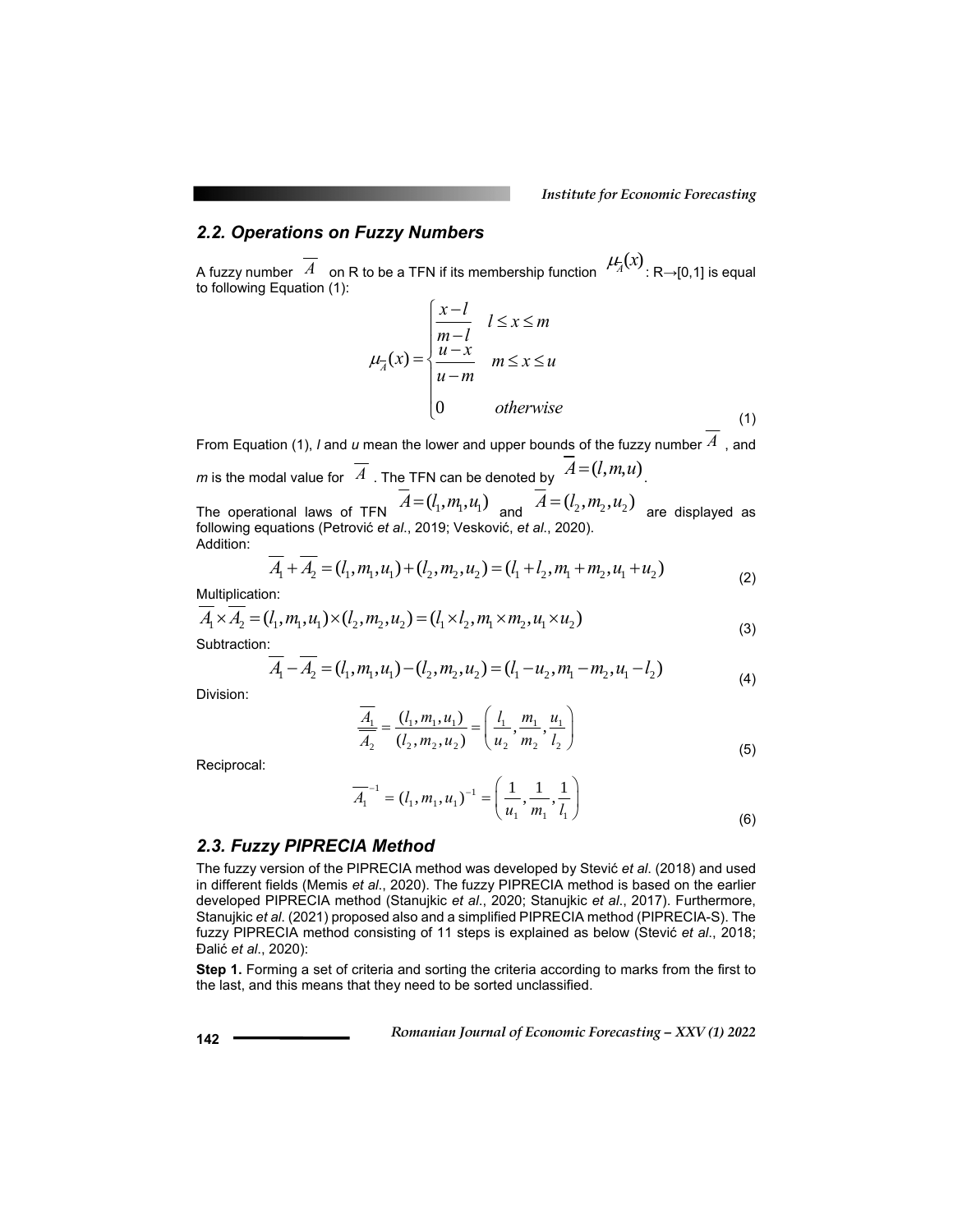

**Step 2.** Each decision-maker individually evaluates pre-sorted criteria by starting from the second criterion.

$$
\overline{s_j'} = \begin{cases}\n>1 & \text{if } C_j > C_{j-1} \\
=1 & \text{if } C_j = C_{j-1} \\
<1 & \text{if } C_j < C_{j-1}\n\end{cases}
$$
\n(7)

 $s^r_j$  denotes the assessment of criteria by a decision-maker *r.* 

Average mean is performed by averaging the matrix  $\bar{s}^T_j$  in order to obtain a matrix  $\bar{s}_j$ . Decision makers evaluate the criteria via applying the defined scales in Tables 1 and 2.

| <b>Linguistic Scale</b>     |          | <b>Fuzzy Number</b> |       |       |       |            |  |  |  |
|-----------------------------|----------|---------------------|-------|-------|-------|------------|--|--|--|
|                             |          |                     |       | m     |       | <b>DFV</b> |  |  |  |
| Almost equal value          |          |                     | 1.000 | 1.000 | 1.050 | 1.008      |  |  |  |
| Slightly more significant   |          | $\overline{2}$      | 1.100 | 1.150 | 1.200 | 1.150      |  |  |  |
| Moderately more significant | Scale 1- | 3                   | 1.200 | 1.300 | 1.350 | 1.292      |  |  |  |
| More significant            | 2        | 4                   | 1.300 | 1.450 | 1.500 | 1.433      |  |  |  |
| Much more significant       |          | 5                   | 1.400 | 1.600 | 1.650 | 1.575      |  |  |  |
| Dominantly more significant |          | 6                   | 1.500 | 1.750 | 1.800 | 1.717      |  |  |  |
| Absolutely more significant |          |                     | 1.600 | 1.900 | 1.950 | 1.858      |  |  |  |

**Table 1. Scale 1-2 for the Assessment of Criteria** 

| Table 2. Scale 0-1 for the Assessment of Criteria |  |
|---------------------------------------------------|--|
|---------------------------------------------------|--|

|           |     | <b>Linguistic Scale</b> |       |       |            |                             |
|-----------|-----|-------------------------|-------|-------|------------|-----------------------------|
|           |     |                         | m     | u     | <b>DFV</b> |                             |
|           |     | 0.667                   | 1.000 | 1.000 | 0.944      | weakly less significant     |
|           | 1/2 | 0.500                   | 0.667 | 1.000 | 0.694      | moderately less significant |
| Scale 0-1 | 1/3 | 0.400                   | 0.500 | 0.667 | 0.511      | less significant            |
|           | 1/4 | 0.333                   | 0.400 | 0.500 | 0.406      | really less significant     |
|           | 1/5 | 0.286                   | 0.333 | 0.400 | 0.337      | much less significant       |
|           | 1/6 | 0.250                   | 0.286 | 0.333 | 0.288      | dominantly less significant |
|           | 1/7 | 0.222                   | 0.250 | 0.286 | 0.251      | absolutely less significant |

When the criterion is of greater importance in relation to the previous one, assessment is made using the above scale in Table 1. In order to make decision-makers easier to evaluate the criteria, the table shows the defuzzified value (DFV) for each comparison.

When the criterion is of less importance compared to the previous one, assessment is made using the above-mentioned scale in Table 2.

**Step 3.** Determining the coefficient  $k_j$ 

$$
\overline{k_j} = \begin{cases} = \overline{1} & \text{if } j = 1 \\ 2 - s_j & \text{if } j > 1 \end{cases}
$$
\n(8)

**Step 4.** Determining the fuzzy weight  $q_j$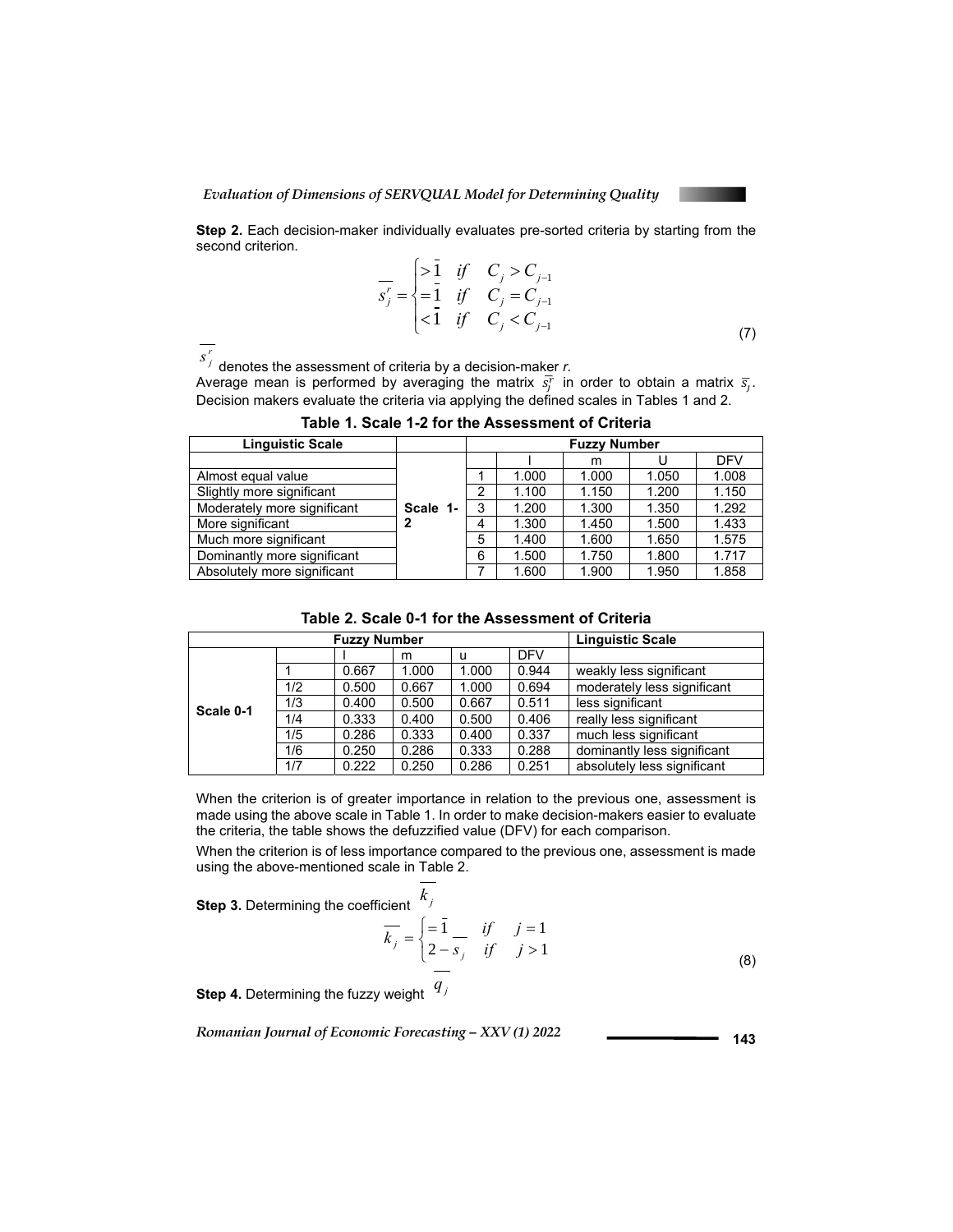*Institute for Economic Forecasting*

$$
\overline{q_j} = \begin{cases} \frac{-\overline{1}}{1} & \text{if } j = 1\\ \frac{q_{j-1}}{\overline{k_j}} & \text{if } j > 1 \end{cases} \tag{9}
$$

**Step 5.** Determining the relative weight of the criterion *wj*

$$
\overline{w_j} = \frac{q_j}{\sum_{j=1}^n q_j}
$$
\n(10)

In the following steps, the inverse methodology of fuzzy PIPRECIA method needs to be applied.

**Step 6.** Performing the assessment, but this time starting from a penultimate criterion.

$$
\overline{s_j'} = \begin{cases}\n> \overline{1} & \text{if } C_j > C_{j+1} \\
= \overline{1} & \text{if } C_j = C_{j+1} \\
< \overline{1} & \text{if } C_j < C_{j+1} \\
= \overline{1} & \text{if } C_j < C_{j+1}\n\end{cases}
$$
\n(11)

**Step 7.** Determining the coefficient  $k_j$ <sup>'</sup>

$$
\overline{k_j} = \begin{cases} = \overline{1} & \text{if } j = n \\ 2 - s_j & \text{if } j > n \end{cases}
$$
\n(12)

**Step 8.** Determining the fuzzy weight  $q_j$ <sup> $'$ </sup>

$$
\overline{q_j} = \begin{cases} \frac{-\overline{1}}{q_{j+1}}, & \text{if } j = n \\ \frac{\overline{q_{j+1}}}{\overline{k_j}}, & \text{if } j > n \end{cases} \tag{13}
$$

**Step 9.** Determining the relative weight of the criterion  $W_j$ 

$$
\overline{w_j}' = \frac{\overline{q_j}'}{\sum_{j=1}^n \overline{q_j}'},
$$
\n(14)

**Step 10.** In order to determine the final weights of criteria, it is first necessary to perform the defuzzification of the fuzzy values  $\begin{bmatrix} w_j & w_j \end{bmatrix}$  $\overline{w_j}$  " =  $\frac{1}{2}(w_j + w_j)$ (15)

 *Romanian Journal of Economic Forecasting – XXV (1) 2022* **<sup>144</sup>**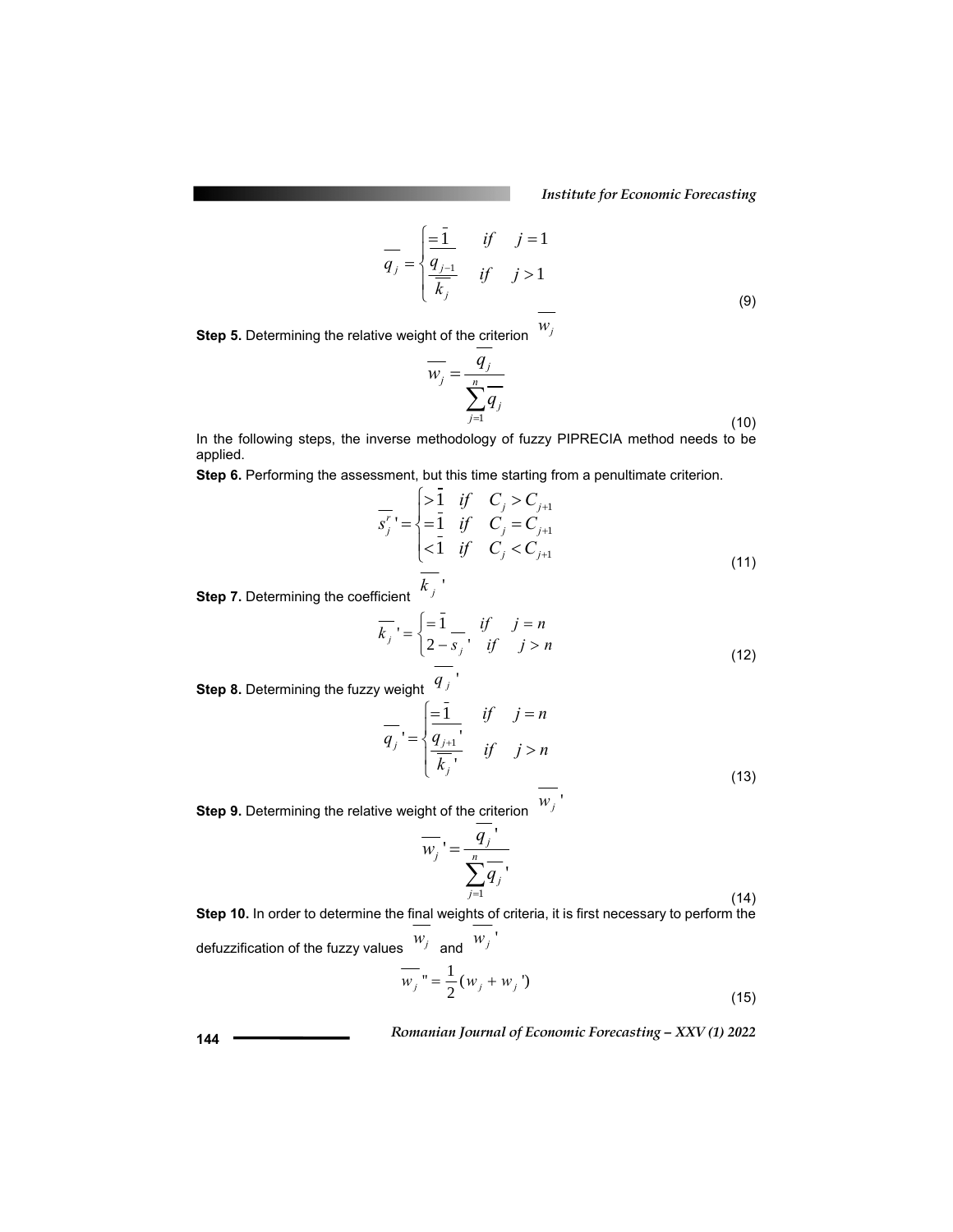

**Step 11.** Checking the results obtained by applying Spearman and Pearson correlation coefficients.

## **3. Case Study**

The "Komunalac" company for which the research was conducted has been operating as a joint stock company for many years, with the municipality of Teslić having a majority share of about 54%. The company is managed by a director general and one executive director who comes from the economic sector. So far, the company has about 7,000 registered users, of which 6,500 are natural persons and 500 are legal entities. In the beginning, waste collection and transport were performed only in urban and suburban areas, while in the last few years it has changed and expanded to rural areas of the municipality of Teslić, thus increasing the number of users.

### *3.1. Utility Company Services*

Like any utility company, this company has the core activities that include collecting waste, transporting and disposing of it at the landfill. Waste collection in the urban zone is carried out twice a day, except on weekends, when waste collection is done once a day. Waste collection in rural areas is carried out once a week. Each rural settlement has a particular day when waste is collected.

In addition to collecting waste, the utility company, by the order of the Department of Housing and Communal Services of the Municipality of Teslić, carries out cleaning and arranging of green areas in the urban zone, and snow removal in the winter. Keeping the town clean is very important and is done daily, seven days a week. Mowing the grass is done as needed.

#### *3.2. Personnel Structure*

The "Komunalac" utility company has a total of 55 employees, i.e., 56 with the director, which classifies the utility company as a medium-sized company, according to the number of employees. About 15% of employees perform tasks related to the management of the company (legal sector, financial sector), 30% of employees perform transport and waste collection, 20% care about the cleanliness of the town, 20% about green areas and 15% are others (cash desk, kitchen, ...).

#### *3.3. Reverse Logistics in the "Komunalac" Utility Company*

Reverse logistics is a part of integrated logistics that deals with the flow of goods from users to manufactures. Flows do not always have to be directed towards the manufacturer, they can also proceed to a recycling center and the like. Reverse logistics differs from other logistics precisely in the direction of flow. What are features of reverse logistics are recycling, return of new products by consumers, as well as return of used products by consumers. Reverse logistics can bring great savings of money, materials, raw materials, energy, which enables better development of the country in which it is applied.

The basic function of the "Komunalac" utility company is waste management on the territory of the municipality of Teslić. Waste management in this case includes waste collection, transport and disposal at a landfill under the supervision of the utility company. The utility company collects and transports municipal, industrial, and commercial waste. The method of collection, time and price of the service differ depending on the type of waste.

Collection and transport of municipal waste on the territory of the municipality of Teslić is carried out daily according to established routes. Transport of industrial and commercial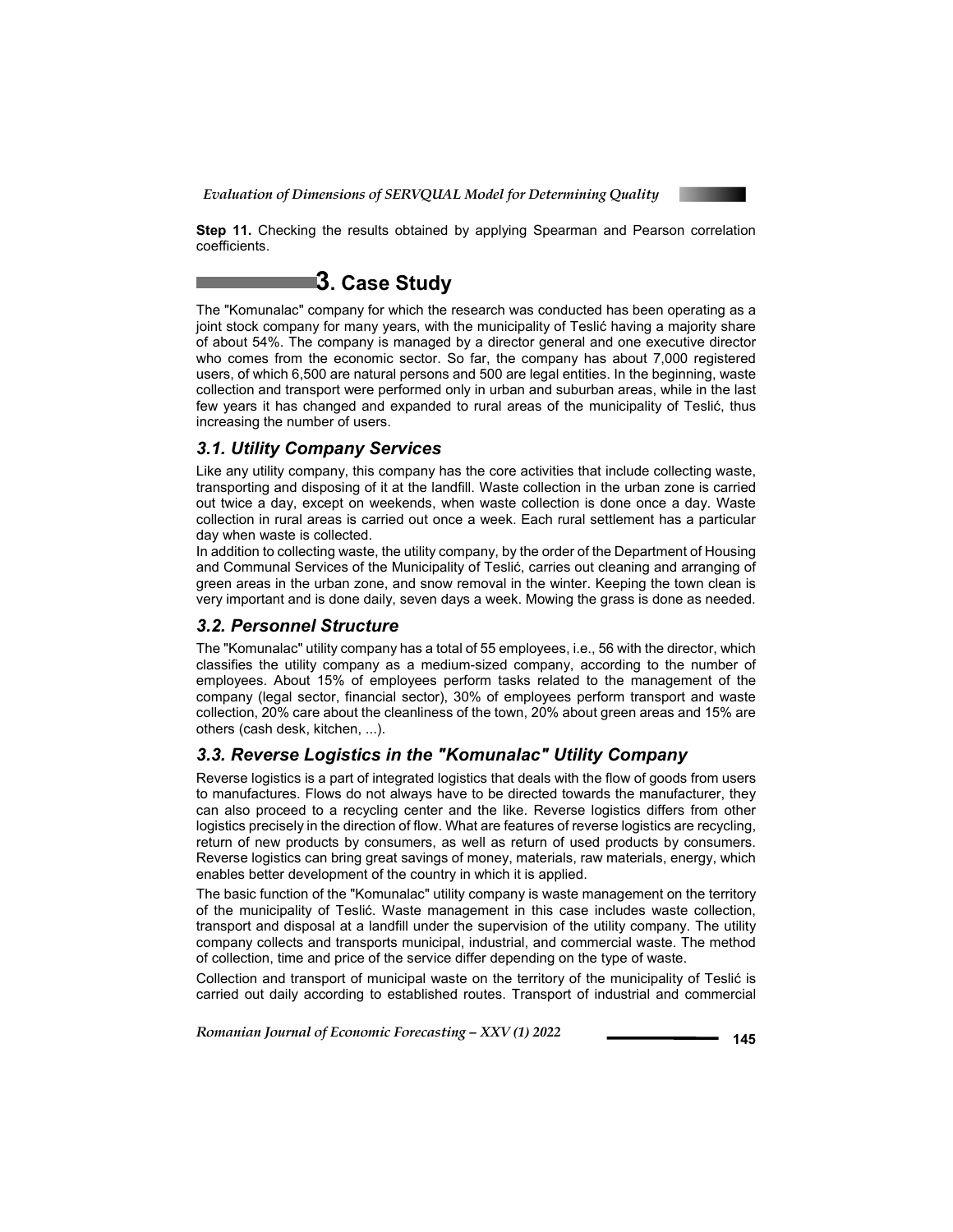waste is carried out by agreement, or as needed. Depending on the amount of waste generated during a day, it can be once a day, twice a day or once or twice a week.

The containers are located in accessible places, so that users can dispose of waste in a very easy and fast way. The number of containers and their volume at a location depends on the number of users located at the same place. Unfortunately, waste is not separated and the inscriptions are the remnants of a project that should have been implemented a few years ago intending to try to realize a recycling process in the municipality of Teslić in some way. Covered containers are set at three locations in the municipality of Teslić. Waste bins are mostly the same size and shape in all places. They are usually set next to promenades, benches, institutions, in parks and the like.

#### *3.4. Setting up a Model for Determining the Quality of Reverse Logistics on the Territory of the Municipality of Teslić*

This section presents the structure of the sample of respondents, the way in which the data were collected, as well as the statistical analysis. The main objective of this research has been to determine the level of service quality in the "Komunalac" utility company in Teslić, in order to enable the improvement of the service, as well as provide suggestions for further development and progress that is important not only for the company but for the whole municipality of Teslić. Through this paper, a part of the overall research is presented.

#### *3.4.1. SERVQUAL Questionnaire – Dimensions*

The SERVQUAL questionnaire was used in order to obtain the opinion of users about the services provided by the "Komunalac" utility company in Teslić. Based **on** the questionnaire, users were able to rate the level of service quality in the utility company. Users had the opportunity to fill in the questionnaire by the application "Google forms", as well as fill it in manually. The questionnaire consists of 21 questions for perceptions and 21 questions for expectations (Stević *et al*., 2021). The questions are created by five dimensions: reliability, assurance, empathy, responsiveness and tangibles. The questionnaire was filled in by 170 respondents, of whom 58 did not complete the questionnaire well, which means that 112 questionnaires could be analyzed in order for the results to be obtained.

Table 3 shows the questions from the questionnaire in terms of user expectations. The questions refer to the expectations of users about the services provided by the "Komunalac" utility company. The questions are divided into five basic dimensions, where questions 1 to 3 belong to the reliability dimension, from 4 to 6 relate to assurance, 7 to 13 form the tangibles dimension, from 14 to 16 relate to empathy and from 17 to 21 belong to the responsiveness dimension.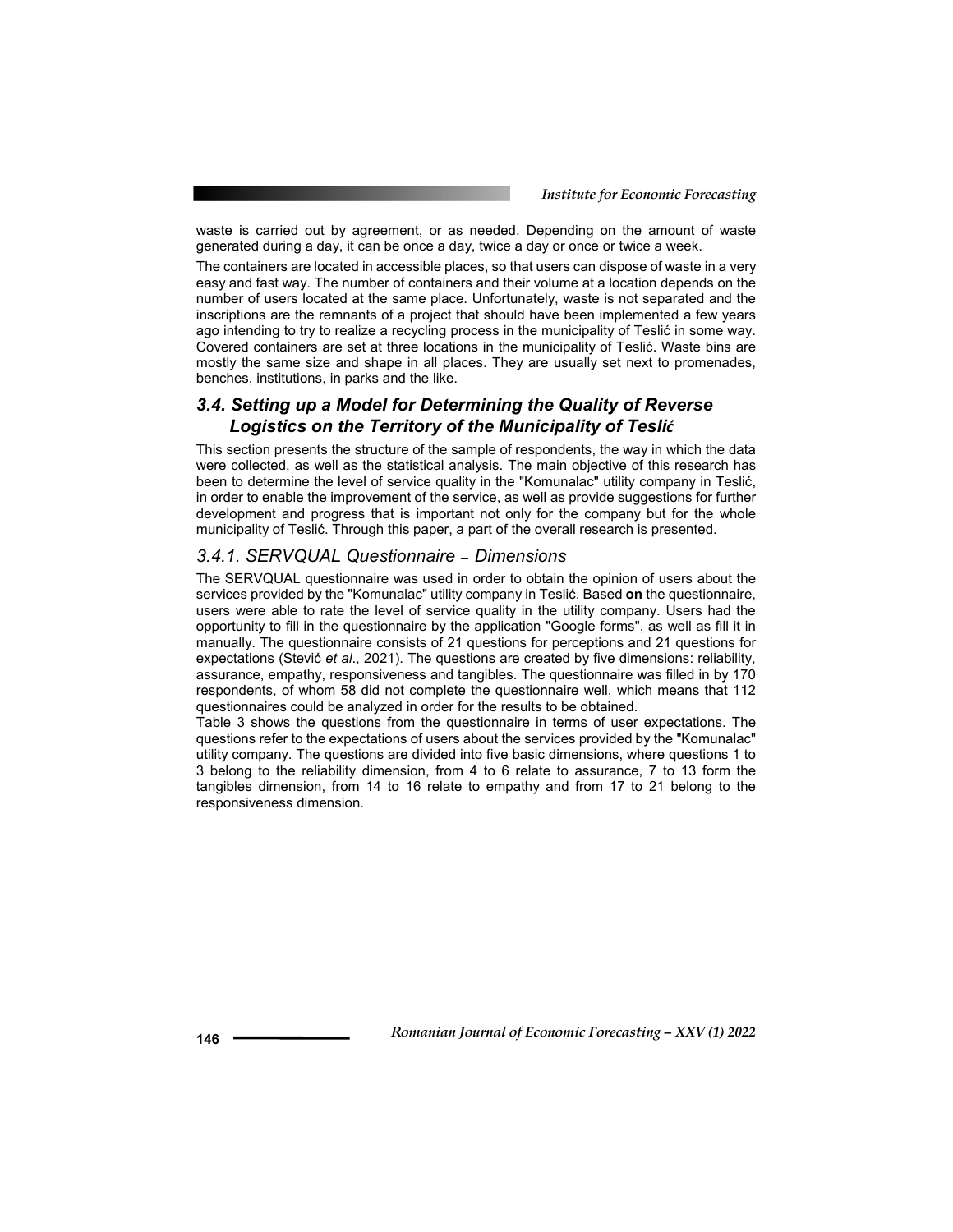

|                | The utility company will provide services in the<br>expected time.                                                                     | 1              | $\overline{c}$ | 3              | 4                       | 5              |
|----------------|----------------------------------------------------------------------------------------------------------------------------------------|----------------|----------------|----------------|-------------------------|----------------|
| Reliability    | The utility company will collect waste on a regular<br>basis.                                                                          | 1              | $\overline{2}$ | 3              | 4                       | 5              |
|                | The utility company will be able to collect waste without<br>any difficulties.                                                         | 1              | 2              | 3              | 4                       | 5              |
|                | Workers will be careful when performing work tasks<br>(they will pay attention to vehicles, pedestrians,<br>property, etc.).           |                |                |                | $\overline{\mathbf{A}}$ | 5              |
| Assurance      | The user will be notified of any changes in a timely<br>manner.                                                                        | 1              | $\overline{2}$ | 3              | $\overline{\mathbf{4}}$ | $\overline{5}$ |
|                | The price of the waste collection service will be fixed.                                                                               | 1              | $\overline{c}$ | 3              | 4                       | 5              |
|                | The price of the service will be acceptable.                                                                                           | 1              | $\overline{2}$ | $\overline{3}$ | $\overline{\mathbf{4}}$ | $\overline{5}$ |
|                | The utility company will not make noise when removing<br>waste.                                                                        | $\overline{1}$ | $\overline{2}$ | $\overline{3}$ | $\overline{\mathbf{A}}$ | $\overline{5}$ |
|                | Invoices will be clear to the user and delivered to the<br>user's home address every month.                                            | $\mathbf{1}$   | $\overline{2}$ | 3              | 4                       | 5              |
| Tangibles      | The streets will be clean (no waste in inappropriate<br>places).                                                                       | $\mathbf{1}$   | $\overline{2}$ | 3              | 4                       | $\overline{5}$ |
|                | The containers will be placed close to the household,<br>so that waste can be easily disposed of.                                      | 1              | 2              | 3              | 4                       | 5              |
|                | There will be no unpleasant odors at waste disposal<br>sites and in the immediate vicinity.                                            | 1              | $\overline{2}$ | 3              | 4                       | 5              |
|                | Waste collection vehicles will be modern, with all the<br>appropriate equipment.                                                       | $\mathbf{1}$   | $\overline{2}$ | 3              | 4                       | 5              |
|                | The utility company will be flexible in meeting individual<br>additional customer requirements.                                        | $\mathbf{1}$   | $\overline{2}$ | 3              | 4                       | 5              |
| Empathy        | The daily time of waste collection and disposal will be<br>appropriate for users (it will not obstruct the activities of<br>citizens). | 1              | $\overline{2}$ | 3              | 4                       | 5              |
|                | When billing, the company will take into account the<br>categories of population (social status and temporary<br>residence).           | $\mathbf{1}$   | $\overline{2}$ | $\overline{3}$ | $\overline{\mathbf{4}}$ | 5              |
|                | Workers will act professionally in performing the waste<br>collection process.                                                         | $\mathbf{1}$   | $\overline{2}$ | 3              | 4                       | 5              |
|                | The utility company will be ready to accept novelties<br>and to be harmonized with them.                                               | 1              | $\overline{2}$ | 3              | 4                       | 5              |
| Responsiveness | The utility company will be ready to react adequately in<br>unpredictable situations.                                                  | 1              | $\overline{2}$ | 3              | 4                       | 5              |
|                | Waste collection will be carried out quickly and<br>adequately.                                                                        | 1              | $\overline{2}$ | 3              | 4                       | 5              |
|                | The utility company will not obstruct the normal<br>functioning of traffic.                                                            | 1              | $\overline{2}$ | 3              | 4                       | 5              |

### **Table 3. Questionnaire Form in Terms of User Expectations**

Table 4 shows 21 questions used to create a questionnaire for the examination of the degree of user satisfaction in terms of perception. The questions are divided into five basic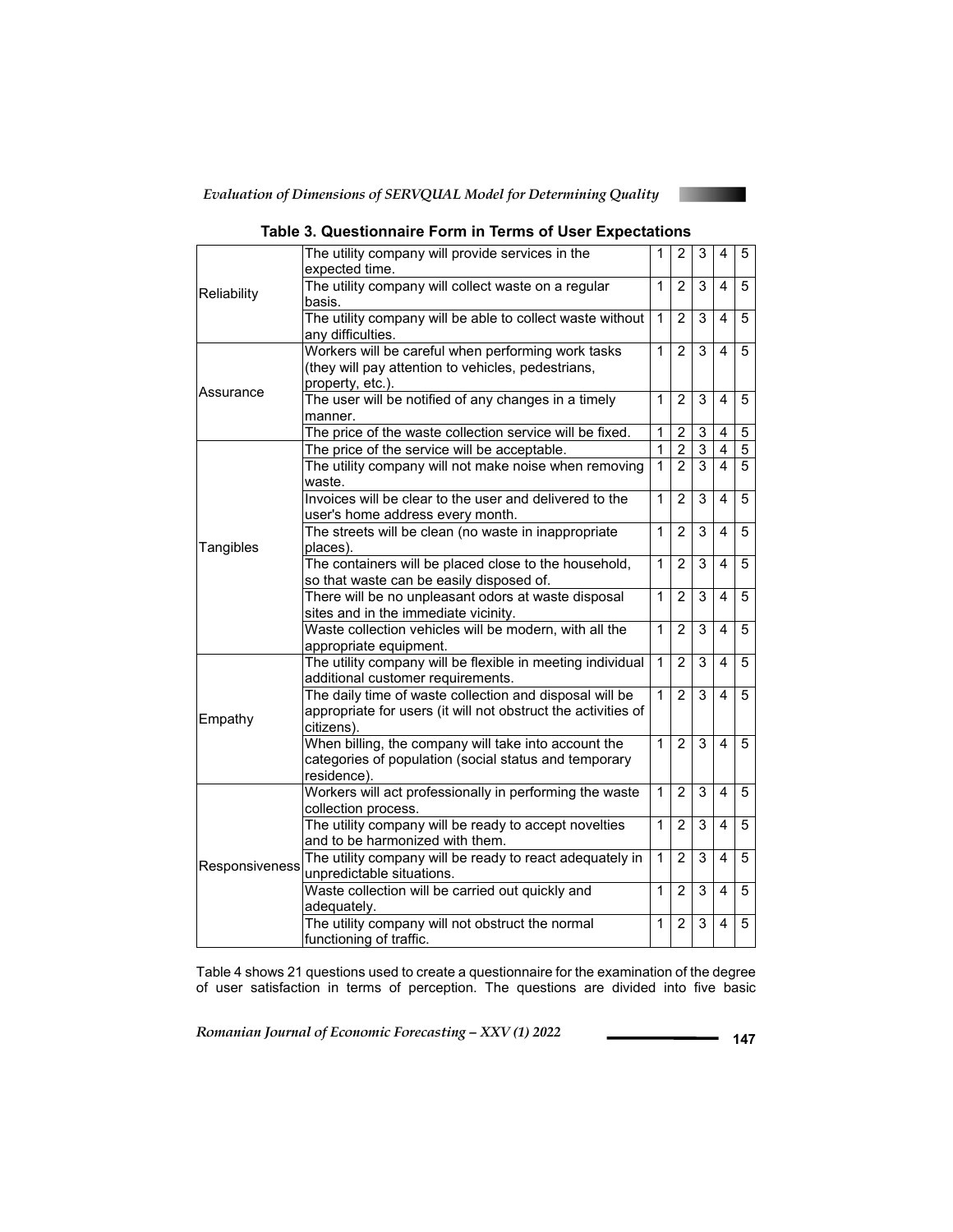dimensions, where questions 1 to 3 relate to reliability, 4 to 6 relate to assurance, 7 to 13 relate to tangibles, 14 to 16 relate to empathy, and 17 to 21 relate to responsiveness.

**Table 4. Questionnaire Form in Terms of User Perception** 

| time.                                                       |                                                                                                                                                                                            | 2                                                                                                                                                                                                                                                                                                                                                                                                                                                                                                                                                                                                                                                                                                                                                                                                                                                                                                                                                                                  | 3                            | 4        | 5      |
|-------------------------------------------------------------|--------------------------------------------------------------------------------------------------------------------------------------------------------------------------------------------|------------------------------------------------------------------------------------------------------------------------------------------------------------------------------------------------------------------------------------------------------------------------------------------------------------------------------------------------------------------------------------------------------------------------------------------------------------------------------------------------------------------------------------------------------------------------------------------------------------------------------------------------------------------------------------------------------------------------------------------------------------------------------------------------------------------------------------------------------------------------------------------------------------------------------------------------------------------------------------|------------------------------|----------|--------|
|                                                             |                                                                                                                                                                                            |                                                                                                                                                                                                                                                                                                                                                                                                                                                                                                                                                                                                                                                                                                                                                                                                                                                                                                                                                                                    | ات                           | 4        | 5      |
| The utility company collect waste without any difficulties. |                                                                                                                                                                                            |                                                                                                                                                                                                                                                                                                                                                                                                                                                                                                                                                                                                                                                                                                                                                                                                                                                                                                                                                                                    | lЗ                           | 4        | 5      |
| pay attention to vehicles, pedestrians, property, etc.).    |                                                                                                                                                                                            | 2                                                                                                                                                                                                                                                                                                                                                                                                                                                                                                                                                                                                                                                                                                                                                                                                                                                                                                                                                                                  | 3                            | 4        | 5      |
| The user is notified of all changes in a timely manner.     |                                                                                                                                                                                            |                                                                                                                                                                                                                                                                                                                                                                                                                                                                                                                                                                                                                                                                                                                                                                                                                                                                                                                                                                                    | ات                           | 4        | 5      |
| The price of the waste collection service is fixed.         |                                                                                                                                                                                            |                                                                                                                                                                                                                                                                                                                                                                                                                                                                                                                                                                                                                                                                                                                                                                                                                                                                                                                                                                                    |                              |          | 5      |
| The price of the service is acceptable.                     |                                                                                                                                                                                            |                                                                                                                                                                                                                                                                                                                                                                                                                                                                                                                                                                                                                                                                                                                                                                                                                                                                                                                                                                                    |                              |          | 5      |
| waste.                                                      |                                                                                                                                                                                            | b.                                                                                                                                                                                                                                                                                                                                                                                                                                                                                                                                                                                                                                                                                                                                                                                                                                                                                                                                                                                 | lз                           | 4        | 5      |
| home address every month.                                   |                                                                                                                                                                                            | 2                                                                                                                                                                                                                                                                                                                                                                                                                                                                                                                                                                                                                                                                                                                                                                                                                                                                                                                                                                                  | 3                            | 4        | 5      |
| The streets are clean (no waste in inappropriate places).   |                                                                                                                                                                                            | 2                                                                                                                                                                                                                                                                                                                                                                                                                                                                                                                                                                                                                                                                                                                                                                                                                                                                                                                                                                                  | 3                            | 4        | 5      |
|                                                             |                                                                                                                                                                                            | b.                                                                                                                                                                                                                                                                                                                                                                                                                                                                                                                                                                                                                                                                                                                                                                                                                                                                                                                                                                                 | ß.                           | 4        | 5      |
|                                                             |                                                                                                                                                                                            | 2                                                                                                                                                                                                                                                                                                                                                                                                                                                                                                                                                                                                                                                                                                                                                                                                                                                                                                                                                                                  | 3                            | 4        | 5      |
|                                                             |                                                                                                                                                                                            | 2                                                                                                                                                                                                                                                                                                                                                                                                                                                                                                                                                                                                                                                                                                                                                                                                                                                                                                                                                                                  | 3                            | 4        | 5      |
|                                                             |                                                                                                                                                                                            | $\overline{2}$                                                                                                                                                                                                                                                                                                                                                                                                                                                                                                                                                                                                                                                                                                                                                                                                                                                                                                                                                                     | k.                           | 4        | 5      |
| citizens).                                                  |                                                                                                                                                                                            | 2                                                                                                                                                                                                                                                                                                                                                                                                                                                                                                                                                                                                                                                                                                                                                                                                                                                                                                                                                                                  | 3                            | <b>A</b> | 5      |
| residence).                                                 |                                                                                                                                                                                            | 2                                                                                                                                                                                                                                                                                                                                                                                                                                                                                                                                                                                                                                                                                                                                                                                                                                                                                                                                                                                  | З                            | 4        | 5      |
| collection process.                                         |                                                                                                                                                                                            | 2                                                                                                                                                                                                                                                                                                                                                                                                                                                                                                                                                                                                                                                                                                                                                                                                                                                                                                                                                                                  | 3                            | 4        | 5      |
| harmonized with them.                                       |                                                                                                                                                                                            | 2                                                                                                                                                                                                                                                                                                                                                                                                                                                                                                                                                                                                                                                                                                                                                                                                                                                                                                                                                                                  | 3                            | 4        | 5      |
| unpredictable situations.                                   |                                                                                                                                                                                            | 2                                                                                                                                                                                                                                                                                                                                                                                                                                                                                                                                                                                                                                                                                                                                                                                                                                                                                                                                                                                  | 3                            | 4        | 5      |
| Waste collection is carried out quickly and adequately.     |                                                                                                                                                                                            | b.                                                                                                                                                                                                                                                                                                                                                                                                                                                                                                                                                                                                                                                                                                                                                                                                                                                                                                                                                                                 | 3                            | 4        | 5      |
| functioning of traffic.                                     |                                                                                                                                                                                            |                                                                                                                                                                                                                                                                                                                                                                                                                                                                                                                                                                                                                                                                                                                                                                                                                                                                                                                                                                                    | 3                            | 4        | 5      |
|                                                             | The utility company collect waste on a regular basis.<br>waste can be easily disposed of.<br>and in the immediate vicinity.<br>appropriate equipment.<br>additional customer requirements. | The utility company provides services in the expected<br>Workers are careful when performing work tasks (they<br>The utility company does not make noise when removing<br>Invoices are clear to the user and delivered to the user's<br>The containers are placed close to the household, so that<br>There are no unpleasant odors at waste disposal sites<br>Waste collection vehicles are modern, with all the<br>The utility company is flexible in meeting individual<br>The daily time of waste collection and disposal is<br>appropriate for users (it does not obstruct the activities of 1<br>When billing, the company takes into account the<br>categories of population (social status and temporary <sup>1</sup><br>Workers act professionally in performing the waste<br>The utility company is ready to accept novelties and to be<br>Responsiveness The utility company is ready to react adequately in<br>The utility company does not obstruct the normal $\vert$ | 2<br>2<br>$\frac{2}{2}$<br>2 | 3<br>3   | 4<br>4 |

The questions in terms of perception define the real perception of users about the quality of the service provided.

#### *3.4.2. Description of All Five Dimensions of the SERVQUAL Model*

The reliability dimension is one of the five dimensions by which the questions of the SERVQUAL questionnaire are created. The reliability dimension in this research consists of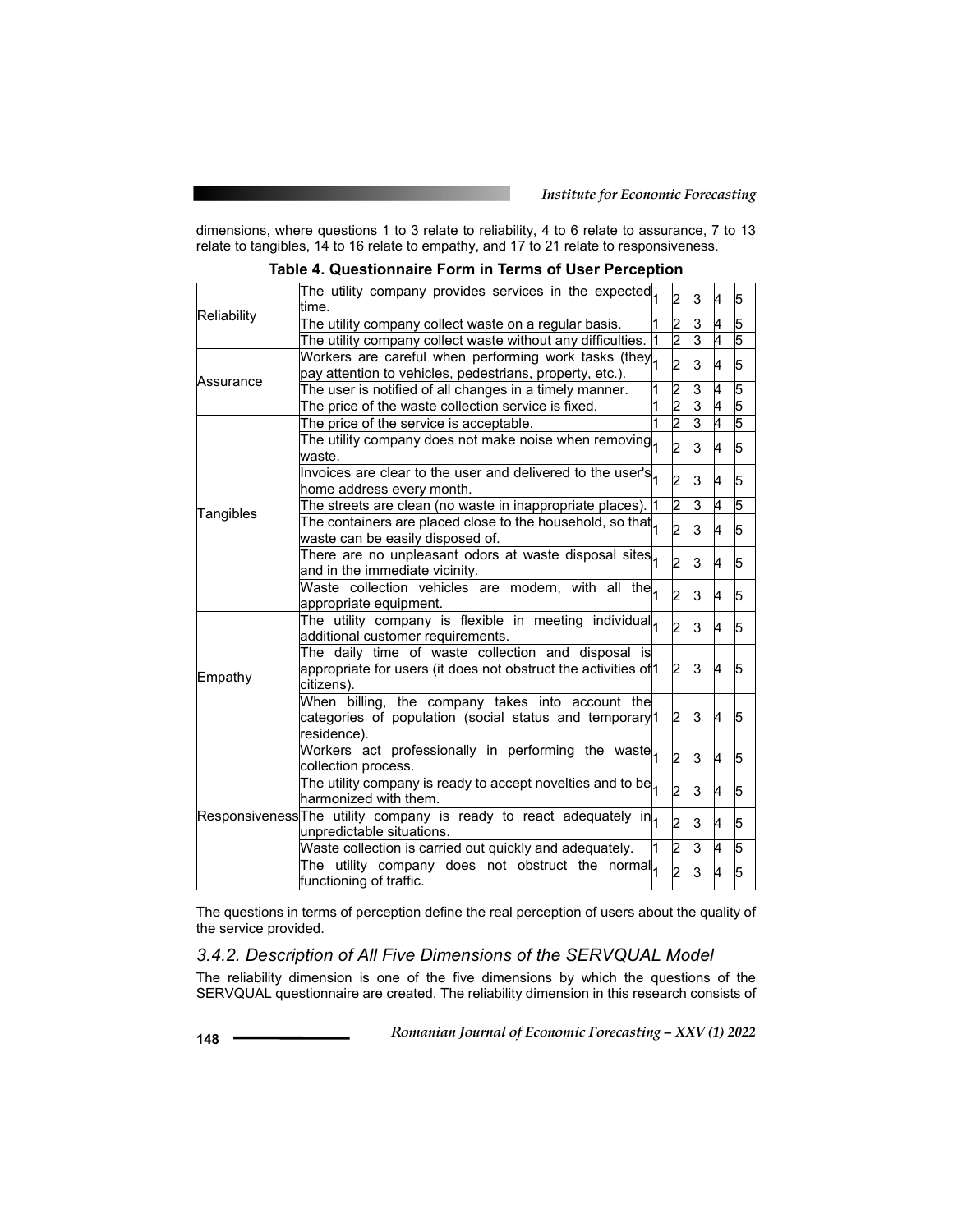

three questions, which relate to the time of the realization of the service, the accuracy of the service and the realization of the service without difficulties. Reliability is one of the most important dimensions for the user because it is very important for the user that the company performs the service at the agreed time, accurately and without difficulties.

The assurance dimension in this study consists of three questions. The first question refers to the reliability of workers when performing the service. This is of great importance not only for the users of the service, but also for all the inhabitants of the municipality. The behavior of workers when performing work tasks towards pedestrians, drivers, property is very important. If they do not pay attention to it, they can cause great material damage, but also minor or serious injuries to other people who have been nearby. The second question is whether the user will be notified of any changes that may occur, such as changes in waste collection times, price changes and the like. The third question refers to whether the price is always the same as agreed in the contract. In this case, the price is fixed and the same tariff is paid every month.

The tangibles dimension consists of seven questions. The questions are focused on price acceptability, delivery of invoices, cleanliness of streets, location of containers, noise made during waste transport, vehicle characteristics and the creation of unpleasant odors at waste disposal sites.

The empathy dimension consists of three questions. The first question refers to the fulfillment of additional services that the utility company provides to its customers and how much it is flexible in meeting some additional, specific user requirements. The second question refers to how satisfied the users are with the time period in which the waste is collected, whether the time is appropriate or overlaps with the peak hours and obstructs the activities of citizens. The third question related to empathy is the question that refers to taking into account the categories of population.

The responsiveness dimension consists of five questions. All questions are based on the ability of workers, adaptation to new situations, acceptance of novelties, quickness and accuracy of service delivery and the like. By the responsiveness dimension, it can be determined how much the utility company is interested in the progress and modernization of the services provided.

## **4. Results**

#### *4.1. Application of the Delphi Method*

At the end of the questionnaire there is a table in which it is necessary to rate each of the aforementioned dimensions, *i.e*., users have determined which of the dimensions is most significant to them in percentage. The total sum of the rated dimensions should be 100%. During the evaluation, the users were guided by which of the stated dimensions had the greatest impact on the quality of the provided service of the utility company. Using the Delphi method, the initial values of the weight coefficients were obtained. Table 5 shows the initial values of the weight coefficients for each of the listed dimensions, which were obtained based on the users' responses. The values were obtained by filling in the table at the end of the questionnaire by each respondent and rating each of the dimensions, so that the sum of rates is 100. After that, the sum of all values for one dimension was divided by 11200 (the number of respondents multiplied by 100). The value of the coefficient for each dimension was obtained in the same way.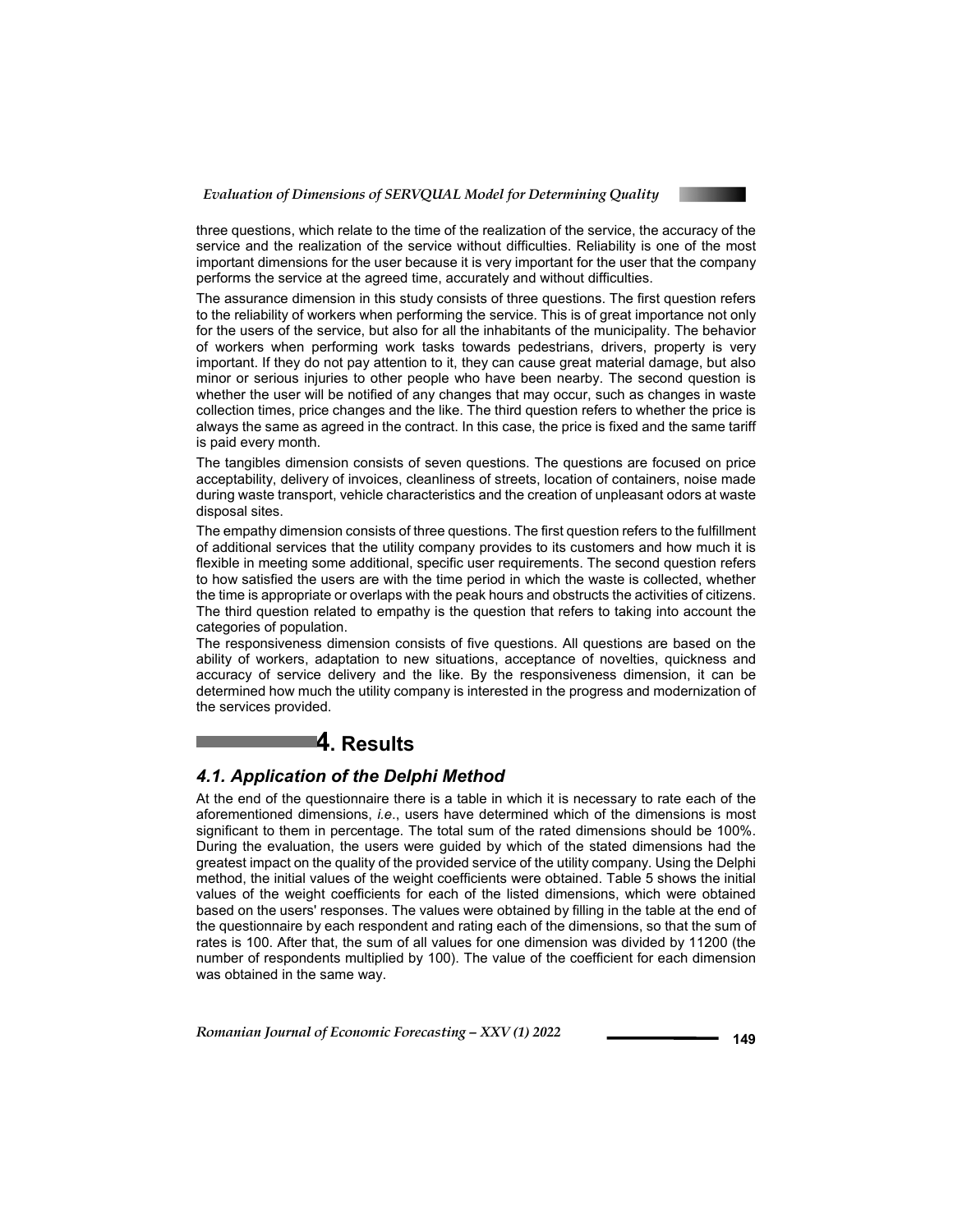| W1    | 0.204 |
|-------|-------|
| W2    | 0.199 |
| $W_3$ | 0.191 |
| W4    | 0.190 |
| $W_5$ | 0.216 |
| Σ     | 1.000 |

Table 6 shows the percentage values of the weight coefficients for each given dimension. From the table, it is possible to see that the sum of all percentage values is 11200. The procedure by which the values of weight coefficients are obtained is as follows: the sum of percentage values of one dimension is divided by the sum of percentage values of all dimensions.

| Customer        | Reliability     | Assurance       | Tangibles       | Empathy         | Responsiveness  | Σ   |
|-----------------|-----------------|-----------------|-----------------|-----------------|-----------------|-----|
| 1               | 10              | 10              | 40              | 35              | 5               | 100 |
| $\overline{2}$  | 0               | 0               | 40              | 60              | $\overline{0}$  | 100 |
| $\overline{3}$  | 10              | 15              | 25              | 25              | 25              | 100 |
| 4               | 20              | 20              | 20              | 20              | 20              | 100 |
| $\overline{5}$  | $\overline{5}$  | $\overline{5}$  | $\pmb{0}$       | 40              | $\overline{50}$ | 100 |
| $\overline{6}$  | 20              | 20              | 20              | 20              | 20              | 100 |
| 7               | $\overline{5}$  | 15              | $\overline{20}$ | $\overline{20}$ | 40              | 100 |
| $\overline{8}$  | 30              | 10              | 10              | 50              | $\mathbf 0$     | 100 |
| 9               | 20              | 20              | 20              | 20              | 20              | 100 |
| $\overline{10}$ | 20              | 20              | 30              | 15              | 15              | 100 |
| 11              | 20              | 20              | 10              | 10              | 40              | 100 |
| 12              | 20              | 40              | 15              | 15              | 10              | 100 |
| 13              | 25              | 20              | 10              | 20              | 25              | 100 |
| 14              | 25              | 25              | 15              | 15              | 20              | 100 |
| 15              | $\overline{25}$ | 25              | 20              | 15              | 15              | 100 |
| 16              | 25              | 20              | 25              | 15              | 15              | 100 |
| $\overline{17}$ | $\overline{25}$ | 30              | $\overline{15}$ | 15              | 15              | 100 |
| 18              | 30              | 20              | 10              | 25              | 15              | 100 |
| 19              | 30              | 20              | 15              | 15              | 20              | 100 |
| 20              | 20              | 20              | 20              | 20              | 20              | 100 |
| 21              | 20              | 20              | 30              | 10              | 20              | 100 |
| $\overline{22}$ | 20              | $\overline{25}$ | 15              | 15              | 25              | 100 |
| 23              | 20              | 20              | 20              | 20              | 20              | 100 |
| 24              | 15              | 15              | 25              | 25              | 20              | 100 |
| $\overline{25}$ | $\overline{20}$ | $\overline{25}$ | 15              | $\overline{15}$ | $\overline{25}$ | 100 |
| 26              | 25              | 25              | 15              | 15              | 20              | 100 |
| 27              | $\overline{25}$ | 20              | $\overline{15}$ | 20              | 20              | 100 |
| $\overline{28}$ | $\overline{20}$ | $\overline{25}$ | $\overline{15}$ | $\overline{15}$ | $\overline{25}$ | 100 |
| 29              | 25              | 15              | 15              | 25              | 20              | 100 |
| 30              | $\overline{25}$ | 20              | $\overline{15}$ | 25              | 15              | 100 |

**Table 6. Percentage Values of Five Dimensions in Terms of 112 Respondents**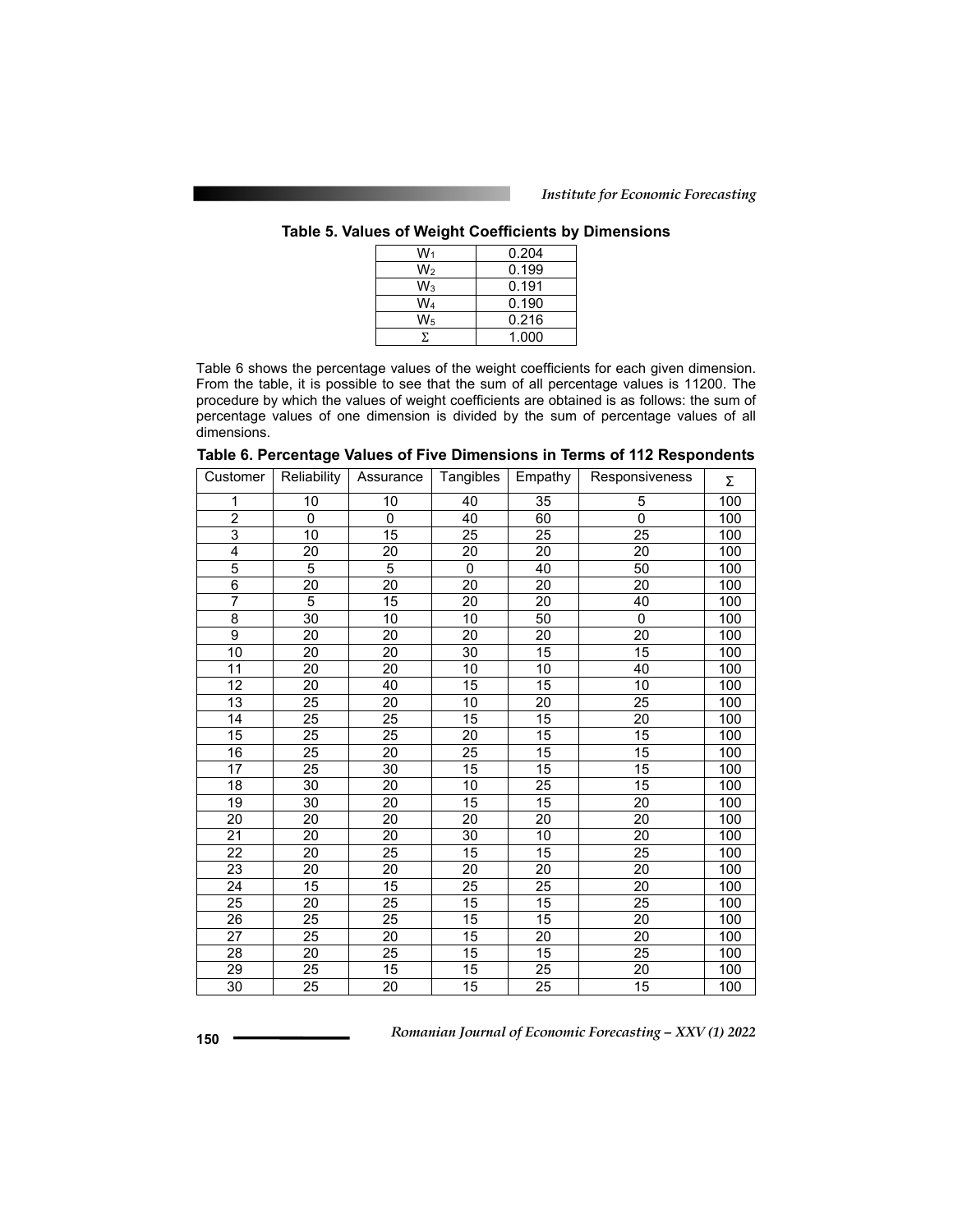*Evaluation of Dimensions of SERVQUAL Model for Determining Quality* 



| Customer        | Reliability     | Assurance       | Tangibles       | Empathy         | Responsiveness  | Σ                |
|-----------------|-----------------|-----------------|-----------------|-----------------|-----------------|------------------|
| $\overline{31}$ | $\overline{25}$ | $\overline{15}$ | 25              | $\overline{15}$ | $\overline{20}$ | 100              |
| 32              | 15              | 15              | 15              | 15              | 40              | 100              |
| 33              | $\overline{18}$ | $\overline{12}$ | $\overline{30}$ | $\overline{20}$ | $\overline{20}$ | 100              |
| $\overline{34}$ | 20              | 10              | $\overline{30}$ | 30              | 10              | 100              |
| $\overline{35}$ | 15              | $\overline{15}$ | 40              | $\overline{15}$ | 15              | 100              |
| $\overline{36}$ | $\overline{20}$ | $\overline{25}$ | $\overline{15}$ | $\overline{15}$ | $\overline{25}$ | 100              |
| $\overline{37}$ | $\overline{15}$ | $\overline{15}$ | 30              | $\overline{20}$ | $\overline{20}$ | 100              |
| 38              | $\overline{17}$ | $\overline{13}$ | 40              | 15              | $\overline{15}$ | 100              |
| 39              | $\overline{20}$ | $\overline{20}$ | $\overline{20}$ | $\overline{20}$ | $\overline{20}$ | 100              |
| 40              | $\overline{25}$ | 20              | 10              | 20              | $\overline{25}$ | 100              |
| $\overline{41}$ | $\overline{10}$ | $\overline{20}$ | 30              | $\overline{30}$ | $\overline{10}$ | 100              |
| $\overline{42}$ | 20              | $\overline{25}$ | 15              | 15              | 25              | 100              |
| 43              | $\overline{20}$ | $\overline{25}$ | 15              | 15              | $\overline{25}$ | 100              |
| 44              | $\overline{0}$  | $\overline{0}$  | $\overline{30}$ | $\overline{20}$ | 50              | 100              |
| 45              | $\overline{10}$ | 20              | 30              | 20              | $\overline{20}$ | 100              |
| 46              | $\overline{20}$ | $\overline{25}$ | $\overline{15}$ | 15              | $\overline{25}$ | $\overline{100}$ |
| $\overline{47}$ | $\overline{15}$ | $\overline{25}$ | 15              | 15              | 30              | 100              |
| 48              | $\overline{20}$ | $\overline{20}$ | $\overline{20}$ | 20              | 20              | 100              |
| 49              | $\overline{20}$ | $\overline{25}$ | 15              | 15              | $\overline{25}$ | 100              |
| 50              | $\overline{25}$ | $\overline{20}$ | $\overline{20}$ | $\overline{15}$ | $\overline{20}$ | 100              |
| 51              | 30              | $\overline{25}$ | 15              | 5               | 25              | 100              |
| 52              | 20              | 20              | 20              | 20              | 20              | 100              |
| $\overline{53}$ | $\overline{20}$ | $\overline{25}$ | $\overline{15}$ | 15              | $\overline{25}$ | 100              |
| 54              | $\overline{20}$ | 25              | 15              | $\overline{15}$ | $\overline{25}$ | 100              |
| 55              | $\overline{20}$ | $\overline{25}$ | 15              | 15              | $\overline{25}$ | 100              |
| $\overline{56}$ | $\overline{20}$ | $\overline{25}$ | 15              | 15              | $\overline{25}$ | 100              |
| 57              | $\overline{0}$  | $\overline{0}$  | 50              | $\overline{50}$ | $\overline{0}$  | 100              |
| 58              | $\overline{20}$ | $\overline{25}$ | 15              | 15              | $\overline{25}$ | 100              |
| 59              | 25              | 25              | 15              | 15              | $\overline{20}$ | 100              |
| 60              | $\overline{20}$ | $\overline{25}$ | 15              | $\overline{15}$ | $\overline{25}$ | 100              |
| 61              | 20              | $\overline{25}$ | 15              | 15              | $\overline{25}$ | 100              |
| 62              | $\overline{20}$ | $\overline{20}$ | 20              | 10              | 30              | 100              |
| 63              | $\overline{20}$ | $\overline{25}$ | 15              | $\overline{20}$ | $\overline{20}$ | 100              |
| 64              | 30              | 10              | 10              | 20              | 30              | 100              |
| 65              | 30              | 10              | 10              | 15              | $\overline{35}$ | 100              |
| 66              | $\overline{10}$ | $\overline{20}$ | $\overline{30}$ | $\overline{20}$ | $\overline{20}$ | 100              |
| 67              | $\overline{20}$ | $\overline{20}$ | $\overline{20}$ | 20              | $\overline{20}$ | 100              |
| 68              | $\overline{20}$ | 30              | $\overline{5}$  | $\overline{15}$ | 30              | $\overline{100}$ |
| 69              | $\overline{20}$ | 25              | 15              | 15              | $\overline{25}$ | 100              |
| 70              | 30              | $\overline{15}$ | $\overline{20}$ | $\overline{20}$ | 15              | 100              |
| $\overline{71}$ | $\overline{10}$ | $\overline{20}$ | $\overline{20}$ | $\overline{0}$  | 50              | 100              |
| $\overline{72}$ | $\overline{30}$ | $\overline{30}$ | 10              | $\overline{10}$ | $\overline{20}$ | 100              |
| $\overline{73}$ | $\overline{30}$ | $\overline{30}$ | 20              | 10              | 10              | 100              |
| 74              | 25              | 15              | 20              | 15              | 25              | 100              |
| $\overline{75}$ | 50              | $\overline{10}$ | $\overline{20}$ | 10              | 10              | 100              |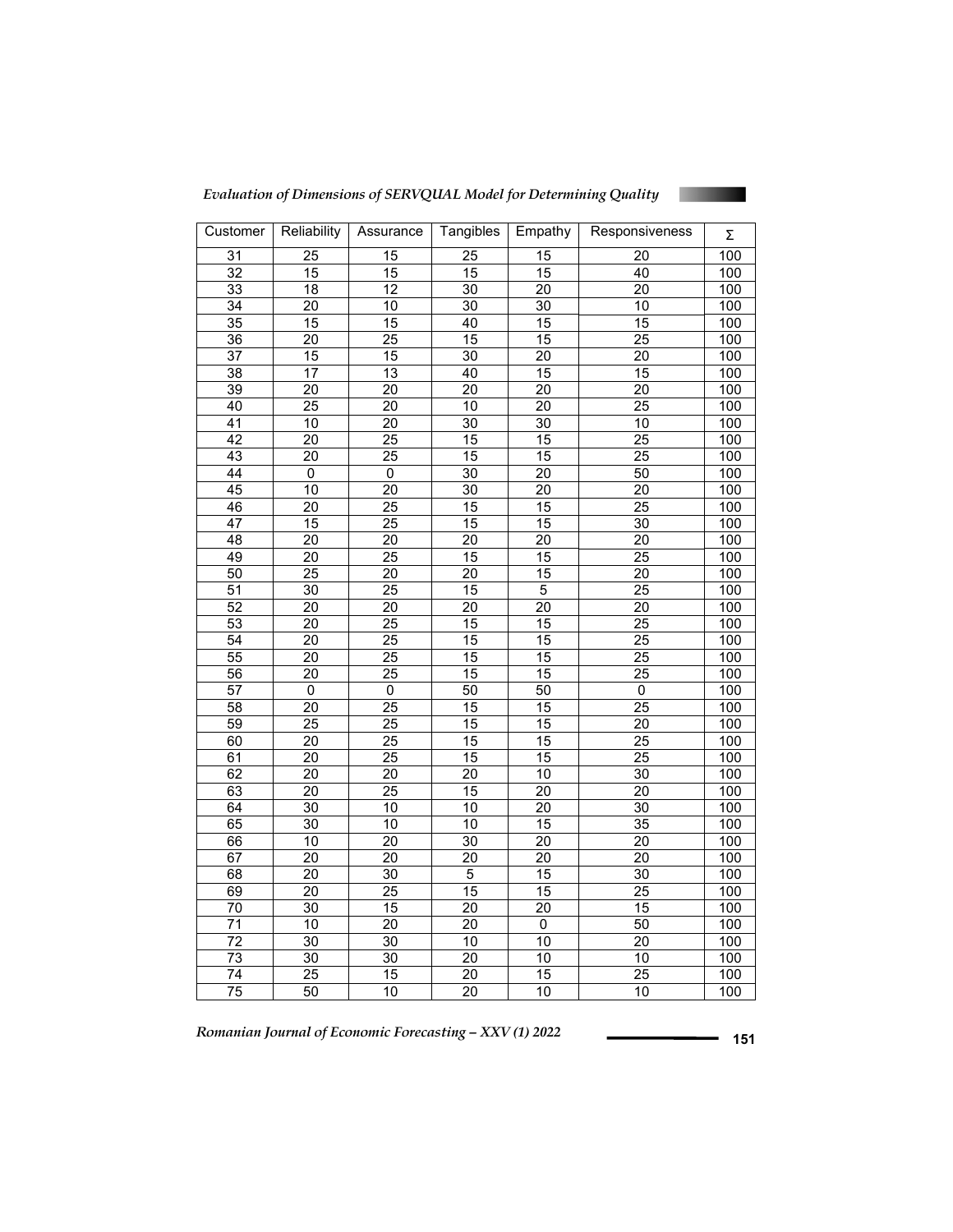#### *Institute for Economic Forecasting*

| Customer         | Reliability     | Assurance       | Tangibles       | Empathy         | Responsiveness          | Σ     |
|------------------|-----------------|-----------------|-----------------|-----------------|-------------------------|-------|
| 76               | 20              | 20              | 20              | 20              | 20                      | 100   |
| 77               | $\overline{20}$ | 20              | 10              | 20              | $\overline{30}$         | 100   |
| $\overline{78}$  | $\overline{25}$ | 25              | 30              | 10              | $\overline{10}$         | 100   |
| 79               | $\overline{25}$ | $\overline{15}$ | $\overline{20}$ | 10              | 30                      | 100   |
| 80               | 20              | 20              | 20              | 20              | 20                      | 100   |
| 81               | 20              | 25              | 15              | 15              | 25                      | 100   |
| $\overline{82}$  | $\overline{20}$ | $\overline{20}$ | $\overline{20}$ | 20              | $\overline{20}$         | 100   |
| 83               | 25              | 15              | 15              | 20              | 25                      | 100   |
| $\overline{84}$  | $\overline{20}$ | $\overline{20}$ | $\overline{20}$ | $\overline{20}$ | $\overline{20}$         | 100   |
| 85               | 15              | 10              | 10              | 40              | 25                      | 100   |
| 86               | 20              | 20              | 20              | 20              | $\overline{20}$         | 100   |
| 87               | $\overline{15}$ | 30              | 10              | 30              | $\overline{15}$         | 100   |
| 88               | 40              | 20              | 30              | 5               | $\overline{5}$          | 100   |
| 89               | $\overline{25}$ | $\overline{25}$ | 15              | 20              | $\overline{15}$         | 100   |
| 90               | 15              | 10              | 20              | 40              | 15                      | 100   |
| 91               | 35              | 5               | 30              | 20              | 10                      | 100   |
| $\overline{92}$  | $\overline{25}$ | $\overline{25}$ | 15              | 15              | $\overline{20}$         | 100   |
| $\overline{93}$  | 20              | $\overline{30}$ | 10              | 10              | 30                      | 100   |
| 94               | 15              | 20              | 20              | 25              | 20                      | 100   |
| 95               | 20              | 20              | 20              | 20              | 20                      | 100   |
| 96               | $\overline{20}$ | $\overline{25}$ | 15              | 15              | $\overline{25}$         | 100   |
| $\overline{97}$  | $\overline{20}$ | $\overline{25}$ | 15              | $\overline{15}$ | $\overline{25}$         | 100   |
| 98               | $\overline{20}$ | 25              | 15              | 15              | $\overline{25}$         | 100   |
| 99               | $\overline{20}$ | 20              | 20              | $\overline{20}$ | $\overline{20}$         | 100   |
| 100              | 20              | 20              | 20              | 20              | 20                      | 100   |
| 101              | $\overline{25}$ | 15              | 15              | 20              | 25                      | 100   |
| 102              | $\overline{20}$ | $\overline{20}$ | $\overline{20}$ | $\overline{20}$ | $\overline{20}$         | 100   |
| 103              | $\overline{20}$ | 20              | 20              | 20              | $\overline{20}$         | 100   |
| 104              | $\overline{15}$ | 20              | 15              | 25              | 25                      | 100   |
| 105              | $\overline{20}$ | $\overline{20}$ | $\overline{20}$ | 20              | $\overline{20}$         | 100   |
| 106              | 20              | 20              | 20              | 20              | 20                      | 100   |
| 107              | $\overline{15}$ | $\overline{25}$ | $\overline{20}$ | $\overline{20}$ | $\overline{20}$         | 100   |
| 108              | 35              | 20              | 18              | 12              | 15                      | 100   |
| 109              | 20              | 20              | 20              | 20              | 20                      | 100   |
| 110              | $\overline{20}$ | $\overline{20}$ | $\overline{15}$ | 15              | $\overline{30}$         | 100   |
| $\overline{111}$ | $\overline{15}$ | 15              | $\overline{25}$ | $\overline{20}$ | $\overline{25}$         | 100   |
| $\overline{112}$ | $\overline{15}$ | $\overline{25}$ | $\overline{15}$ | 15              | $\overline{3}0$         | 100   |
| <b>SUM</b>       | 2290            | 2225            | 2138            | 2127            | 2420                    | 11200 |
| Wij              | 0.204           | 0.199           | 0.191           | 0.190           | 0.216                   | 1.000 |
| Rank             | $\overline{2}$  | 3               | 4               | $\overline{5}$  | $\overline{\mathbf{1}}$ |       |

## *4.2. Application of the Fuzzy PIPRECIA Method to Obtain the Final Weights of the SERVQUAL Model Dimensions*

The evaluation of the criteria has been performed using a linguistic scale that involves quantification into fuzzy triangular numbers. Table 7 shows the evaluation of the criteria for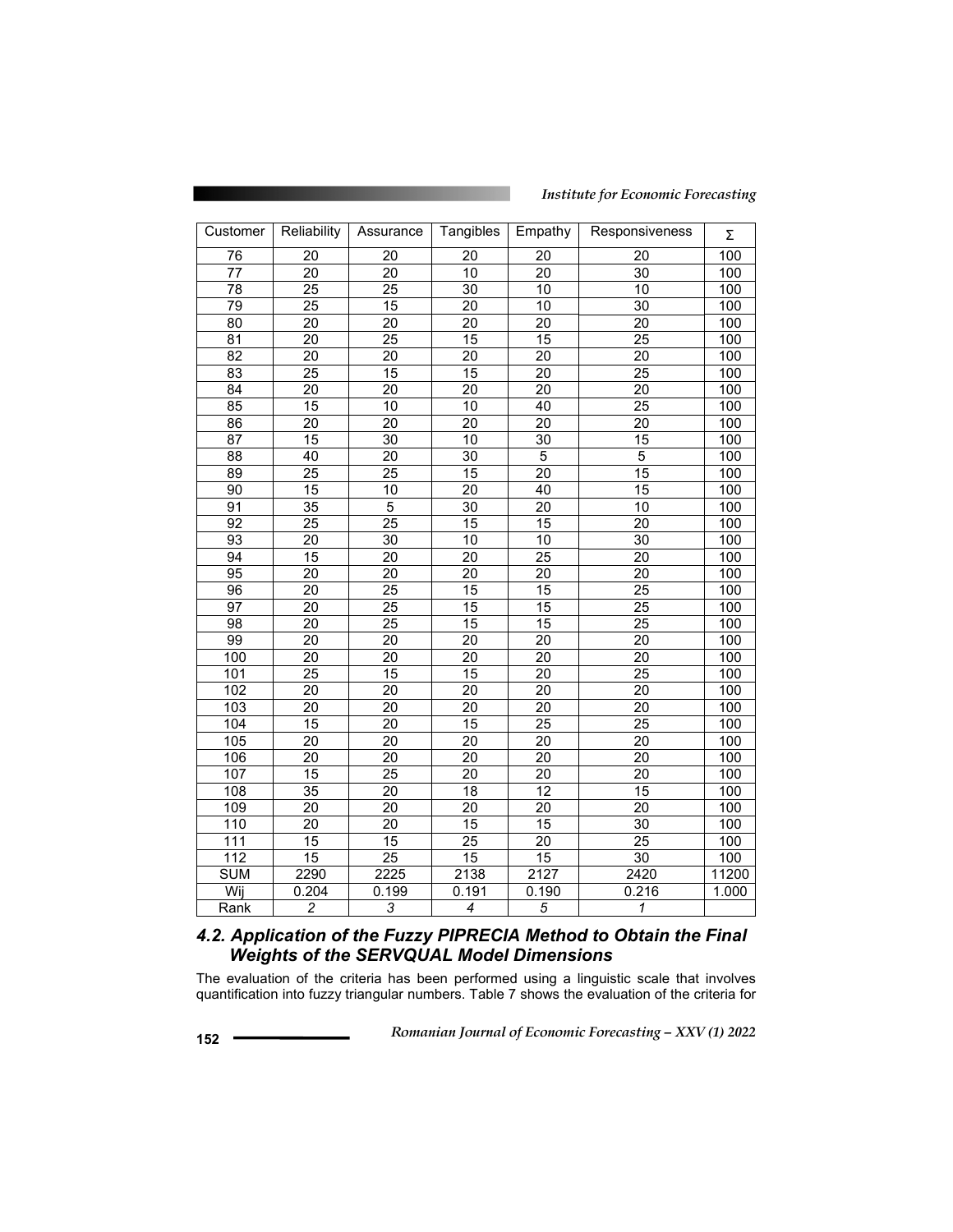

fuzzy PIPRECIA and inverse fuzzy PIPRECIA by five decision-makers and the average values (AV) which are used for further calculation. It is important to note that, compared to the original method developed, the average value (AV) is used here to average decisionmakers' preferences (Tomašević *et al*., 2020; Stanković *et al*., 2020), which in this specific case contributed to the more accurate input parameters of the model. Whether a geometric mean or an average value is applied depends directly on a particular case. Both methods of averaging are valid.

**Table 7. Evaluation of the Main Criteria by DMs for the Fuzzy PIPRECIA and Inverse Fuzzy PIPRECIA Methods** 

| PIPR.           | С1 |       | C2    |       |       | C3    |       |       | C4    |       |       | C <sub>5</sub> |                    |
|-----------------|----|-------|-------|-------|-------|-------|-------|-------|-------|-------|-------|----------------|--------------------|
| DM <sub>1</sub> |    | 0.500 | 0.667 | 1.000 | 0.667 | .000  | 1.000 | 0.500 | 0.667 | 1.000 | .300  | 1.450 1.500    |                    |
| DM <sub>2</sub> |    | 0.667 | 1.000 | 1.000 | 0.667 | .000  | 0.000 | 0.400 | 0.500 | 0.667 | .400  |                | 1.600 1.650        |
| DM3             |    | 0.667 | 1.000 | 1.000 | 0.500 | 0.667 | .000  | 0.667 | 1.000 | 1.000 | .200  |                | 1.300 1.350        |
| DM4             |    | 0.500 | 0.667 | 1.000 | 0.667 | 1.000 | 1.000 | 0.500 | 0.667 | 1.000 | 1.300 | 1.450 1.500    |                    |
| DM <sub>5</sub> |    | 0.667 | 1.000 | 1.000 | 0.400 | 0.500 | 0.667 | 0.667 | 1.000 | 1.000 | .200  | 1.300 1.350    |                    |
| AV              |    | 0.600 | 0.867 | 1.000 | 0.580 | 0.833 | 0.933 | 0.547 | 0.767 | 0.933 | .280  | 1.420 1.470    |                    |
| PIPR-I          | C5 |       | C4    |       |       | C3    |       |       | C2    |       |       | C1             |                    |
| DM <sub>1</sub> |    | 0.333 | 0.400 | 0.500 | 1.100 | 1.150 | 1.200 | 1.000 | 1.000 | 1.050 | 1.100 | 1.150 1.200    |                    |
| DM <sub>2</sub> |    | 0.286 | 0.333 | 0.400 | 1.200 | 1.300 | 1.350 | 1.000 | 1.000 | 1.050 | 1.000 | 1.000 1.050    |                    |
| DM <sub>3</sub> |    | 0.400 | 0.500 | 0.667 | 1.000 | .000  | .050  | 1.100 | 1.150 | .200  | .000  | 1.000 1.050    |                    |
| DM4             |    | 0.333 | 0.400 | 0.500 | 1.100 | 1.150 | .200  | 1.000 | 1.000 | 1.050 | 1.100 | 1.150 1.200    |                    |
| DM <sub>5</sub> |    | 0.400 | 0.500 | 0.667 | 1.000 | 1.000 | 1.050 | 1.200 | 1.300 | 1.350 | 1.000 | 1.000 1.050    |                    |
| AV              |    | 0.350 | 0.427 | 0.547 | 1.080 | 1.120 | 1.170 | 1.060 | 1.090 | 1.140 |       |                | 1.04011.06011.1101 |

Based on the evaluation of the criteria and their averaging, Equation (7), a matrix *sj* is formed.

$$
s_j = \begin{bmatrix} 0.600, 0.867, 1.000 \\ 0.580, 0.833, 0.933 \\ 0.547, 0.767, 0.933 \\ 1.280, 1.420, 1.470 \end{bmatrix}
$$

Applying Equation (8), those values are subtracted from number 2. Following the rules of operations with fuzzy numbers, the *kj* matrix

|  | $k_j = \begin{bmatrix} 1.000, 1.000, 1.000 \\ 1.000, 1.133, 1.400 \\ 1.067, 1.167, 1.420 \\ 1.067, 1.233, 1.453 \\ 0.530, 0.580, 0.720 \end{bmatrix}$ |
|--|-------------------------------------------------------------------------------------------------------------------------------------------------------|
|  |                                                                                                                                                       |

is obtained as follows:

According to Equation (8), the value  $\overline{k}_1 = (1.000, 1.000, 1.000)$ 

$$
k_2 = (2 - 1.000, 2 - 0.867, 2 - 0.600) = (1.000, 1.133, 1.400)
$$

Applying Equation (9), the value *qj*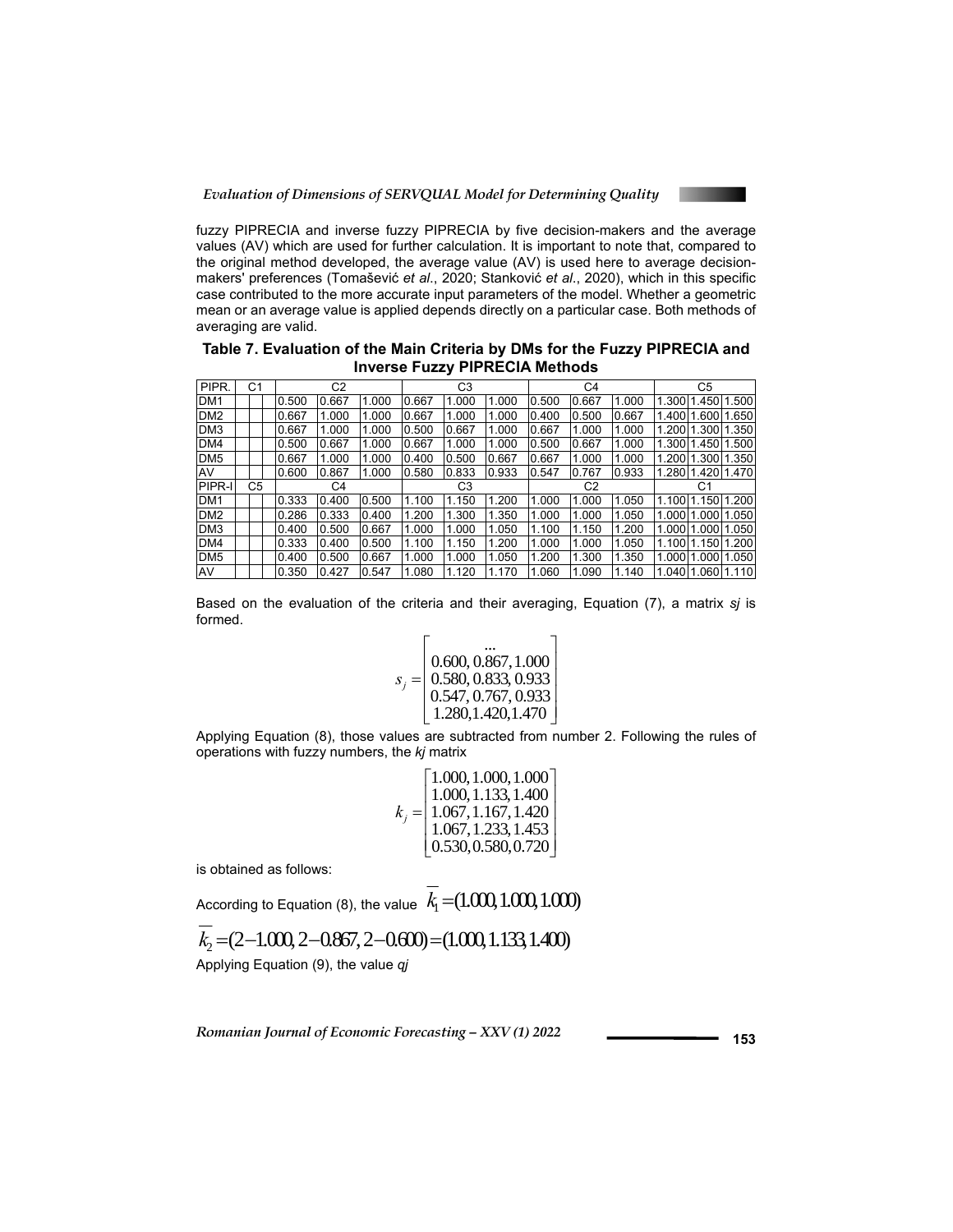*Institute for Economic Forecasting*

$$
q_{j} = \begin{bmatrix} 1.000, 1.000, 1.000 \\ 0.714, 0.882, 1.000 \\ 0.503, 0.756, 0.938 \\ 0.346, 0.613, 0.879 \\ 0.481, 1.057, 1.658 \end{bmatrix}
$$

is obtained as follows:

$$
\overline{q_1} = (1.000, 1.000, 1.000)
$$

$$
\overline{q_2} = \left(\frac{1.000}{1.400}, \frac{1.000}{1.133}, \frac{1.000}{1.000}\right) = (0.714, 0.882, 1.000)
$$

$$
\sum_{j=1}^{n} \overline{q_j} = (3.044, 4.309, 5.475)
$$

Applying Equation (10), the relative weights are calculated:

$$
\overline{w_1} = \left(\frac{1.000}{3.044}, \frac{1.000}{4.309}, \frac{1.000}{5.475}\right) = (0.183, 0.232, 0.329)
$$

and then it is necessary to defuzzify the obtained value by using the expression  $df_{crisp} = \frac{l + 4m + u}{6}$  obtaining the number  $df_{crisp}$  as follows:

$$
I_{crisp} = \frac{1}{6}
$$
 obtaining the number  $d_{f_{crisp}}$  as follows:  
0.183 + 4 × 0.232 + 0.329

$$
df_{\text{wl-crisp}} = \frac{0.183 + 4 \times 0.232 + 0.329}{6} = 0.240
$$

In order to determine the final weights of the criteria, it is necessary to apply Equations (11)– (15) or the methodology of the inverse fuzzy PIPRECIA method. Based on the evaluation by the decision-makers and the application of the average value, the matrix *sj'* is obtained.

$$
s_j = \begin{bmatrix} 1.040, 1.060, 1.110 \\ 1.060, 1.090, 1.140 \\ 1.080, 1.120, 1.170 \\ 0.350, 0.427, 0.547 \\ \dots \end{bmatrix}
$$

Applying Equation (12), the values of matrix *kj*' are obtained:

$$
k_j = \begin{bmatrix} 0.890, 0.940, 0.960 \\ 0.860, 0.910, 0.940 \\ 0.830, 0.880, 0.920 \\ 1.453, 1.573, 1.650 \\ 1.000, 1.000, 1.000 \end{bmatrix}
$$

 $\overline{k_s}$  ' = (1.000,1.000,1.000)

$$
k_4 = (2 - 0.547, 2 - 0.427, 2 - 0.350) = (1.453, 1.573, 1.650) \text{ etc.}
$$

Applying Equation (13), the following values are obtained: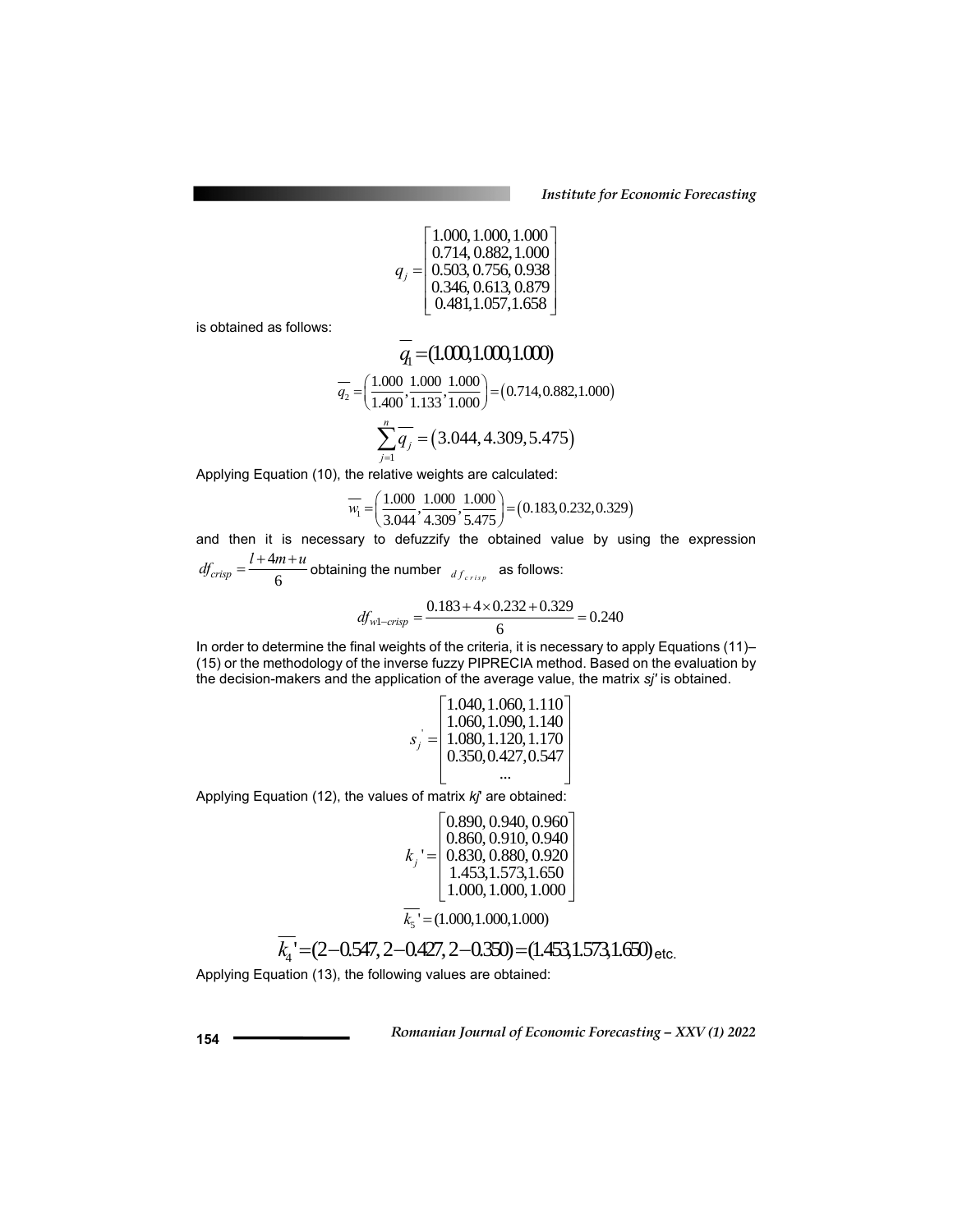$$
q_{j} = \begin{bmatrix} 0.730, 0.844, 1.083 \\ 0.701, 0.794, 0.964 \\ 0.659, 0.722, 0.829 \\ 0.606, 0.636, 0.688 \\ 1.000, 1.000, 1.000 \end{bmatrix}
$$

$$
\overline{q_{4}} = \left(\frac{1.000}{1.650}, \frac{1.000}{1.573}, \frac{1.000}{1.453}\right) = (0.606, 0.636, 0.688)
$$
etc.
$$
\sum_{j=1}^{n} \overline{q_{j}} = (3.696, 3.996, 4.564)
$$
etc.

After that, it is necessary to apply Equation (14) to obtain relative weights for the fuzzy Inverse PIPRECIA method.

$$
\overline{w_s} = \left(\frac{1.000}{4.564}, \frac{1.000}{3.996}, \frac{1.000}{3.696}\right) = (0.219, 0.250, 0.271)
$$

and then it is necessary to defuzzify the obtained value by using the expression  $l+4m+u$  $df_{crisp} = \frac{l + 4m + u}{6}$  obtaining the number  $df_{crisp}$  as follows:

$$
df_{crisp} =
$$
—  
\n
$$
df_{crisp} = \frac{6}{6}
$$
\nobtaining the number  $d_{f_{crisp}}$  as follows:  
\n
$$
df_{w5'-crisp} = \frac{0.219 + 4 \times 0.250 + 0.271}{6} = 0.248
$$

The results of the applied methodology are presented in Table 8. Applying Equation (15), the final weights of the criteria are obtained. Table 8 shows the complete previous calculation, and the last column shows the defuzzified values of the relative weights of the criteria.

**Table 8. Calculation and Results Obtained by the Application of Fuzzy PIPRECIA and Inverse Fuzzy PIPRECIA for the Main Criteria** 

| Р.             |       |             |       |       |             |       |             |                         |       |                |                                                                |       | DF    |
|----------------|-------|-------------|-------|-------|-------------|-------|-------------|-------------------------|-------|----------------|----------------------------------------------------------------|-------|-------|
|                |       | $S$ ;       |       | κ     |             |       | $q_{i}$     |                         |       | ${\mathcal W}$ |                                                                |       |       |
| C <sub>1</sub> |       |             |       | 1.000 | 1.000       | 1.000 | 1.000       | 1.000                   | 1.000 | 0.183          | 0.232                                                          | 0.329 | 0.240 |
| C <sub>2</sub> | 0.600 | 0.867       | 1.000 | 1.000 | .133        | 1.400 | 0.714       | 0.882                   | 1.000 | 0.130          | $0.205$ $0.329$                                                |       | 0.213 |
| C <sub>3</sub> |       | 0.580 0.833 | 0.933 | 1.067 | .167        | 1.420 |             | 0.503 0.756 0.938 0.092 |       |                | 0.176 0.308                                                    |       | 0.184 |
| C4             | 0.547 | 0.767       | 0.933 | 1.067 | 1.233       | 1.453 |             | 0.346 0.613 0.879       |       | 0.063          | $0.142$ $0.289$                                                |       | 0.154 |
| C <sub>5</sub> | 1.280 | 1.420       | 1.470 | 0.530 | 0.580 0.720 |       | 0.481       | 1.057                   |       |                | 1.658 0.088 0.245 0.545                                        |       | 0.269 |
| <b>SUM</b>     |       |             |       |       |             |       | 3.044       | 4.309 5.475             |       |                |                                                                |       |       |
| $P-I$          |       |             |       |       |             |       |             |                         |       |                |                                                                |       | DF    |
|                |       | S           |       | κ     |             |       | $q_{i}$     |                         |       | ${\mathcal W}$ |                                                                |       |       |
| C <sub>1</sub> | 1.040 | 1.060       | 1.110 | 0.890 | 0.940 0.960 |       |             | 0.730 0.844 1.083       |       | 0.160          | 10.211                                                         | 0.293 | 0.216 |
| C <sub>2</sub> | 1.060 | 1.090       | 1.140 | 0.860 | 0.910       | 0.940 | 0.701       | 0.794 0.964             |       | 0.154          | 0.199                                                          | 0.261 | 0.201 |
| C <sub>3</sub> | 1.080 | 1.120       | 1.170 | 0.830 | 0.880 0.920 |       | 0.659 0.722 |                         | 0.829 | 0.144          | 0.181                                                          | 0.224 | 0.182 |
| C <sub>4</sub> |       | 0.350 0.427 | 0.547 |       |             |       |             |                         |       |                | l1.453 l1.573 l1.650 l0.606 l0.636 l0.688 l0.133 l0.159 l0.186 |       | 0.159 |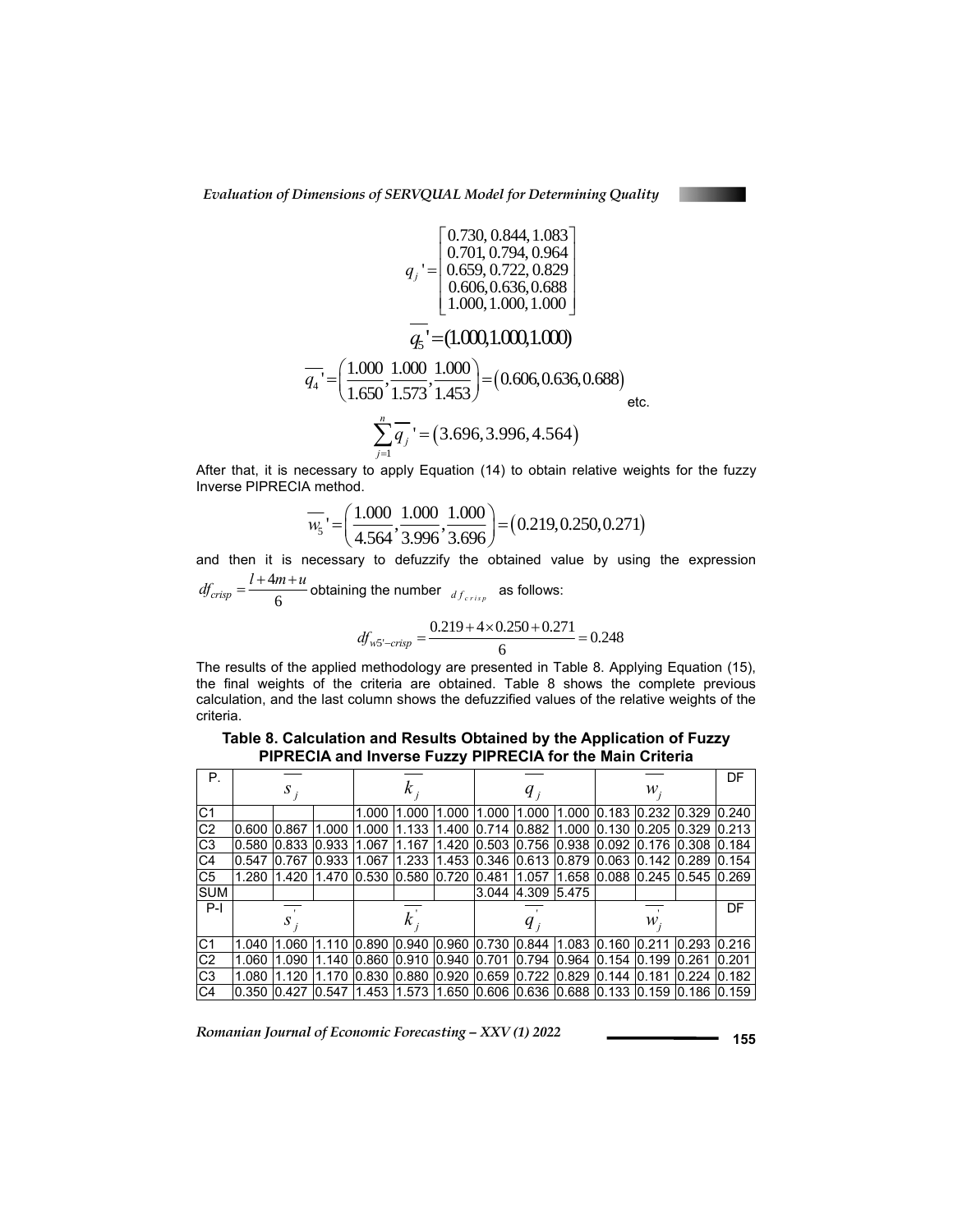| IC <sub>5</sub> |  |  |  |  |  |  |  |                   |  |  |  | 1.000  1.000  1.000  1.000  1.000  1.000  0.219  0.250  0.271  0.248 |  |
|-----------------|--|--|--|--|--|--|--|-------------------|--|--|--|----------------------------------------------------------------------|--|
| <b>SUM</b>      |  |  |  |  |  |  |  | 3.696 3.996 4.564 |  |  |  |                                                                      |  |



**Figure 1. Final Values of the Criteria Obtained Using the Fuzzy PIPRECIA Method** 

Figure 1 shows the final results of the procedure for determining the individual significance of each of the dimensions of SERVQUAL model. As explained above, based on the personal preferences of the five experts, the significance of the observed criteria was obtained using the Fuzzy PIPRECIA method. Then, the defuzzification of the values was carried out to obtain the final weights of dimensions of SERVQUAL model, and, based on them, we could determine that the most significant dimension is C5 (responsiveness) with a weight coefficient of 0.259, followed by the reliability dimension (C1) with a weight of 0.228, slightly smaller than the responsiveness dimension. The assurance dimension and the tangibles dimension follow with values (C2=0.207 and C3=0.183), while the empathy dimension is in the last place  $-$  C4=0.156.

Spearman's correlation coefficient (Božanić *et al*., 2020; Arsu, Ayçin, 2021) for the ranks obtained with fuzzy PIPRECIA and Inverse fuzzy PIPRECIA is 1.00, which means that these ranks are in complete correlation. Additionally, Pearson's correlation coefficient has been calculated for the weights of the criteria obtained using these approaches and is 0.994.

## **5. Conclusion**

This paper presents an original integrated Delphi - fuzzy PIPRECIA methodology applied to determine the weights of the SERVQUAL model dimensions in reverse logistics. First, 112 respondents who filled in the SERVQUAL questionnaire determined the percentage significance of the dimensions: reliability, assurance, tangibles, empathy and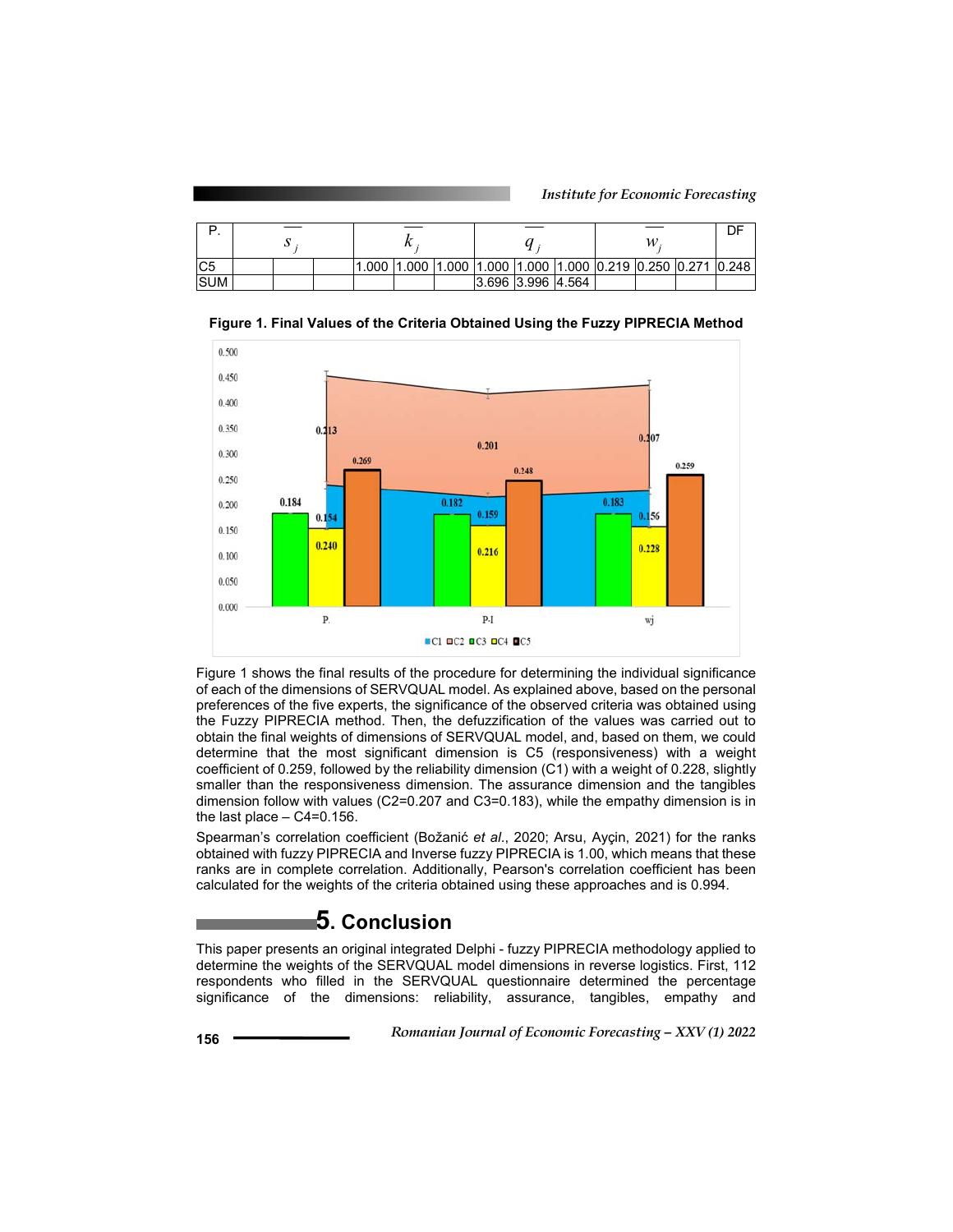

responsiveness. Then, weighted values were identified using the Delphi method and the rank of dimensions was determined. After that, five decision-makers evaluated the dimensions ranked in the previously mentioned manner. The fuzzy PIPRECIA method was applied and the final dimension values were obtained, which show that the fifth dimension, responsiveness, is the most significant for the users who participated in the research. The responsiveness dimension consists of five questions that are based on the ability of workers, adaptation to new situations, acceptance of novelties, quickness and accuracy of service delivery and the like. By the responsiveness dimension, it can be determined how much the utility company is interested in the progress and modernization of the services provided.

After defining the weights of the dimensions, it is needed to calculate the Cronbach's alpha coefficient as a factor of reliability of the SERVQUAL questionnaire, i.e. the questions within all five dimensions. Then, the obtained weight values should be integrated with the analyzed averaged values of perceptions and expectations. Finally, it is needed to determine the difference between perceptions and expectations of the SERVQUAL model, which is a measure of quality.

## **References**

- Ahmed, R.R., and Zhang, X., 2021. Multi-stage network-based two-type cost minimization for the reverse logistics management of inert construction waste. *Waste Management*, 120, pp.805-819.
- Arsu, T., and Ayçin, E., 2021. Evaluation of OECD Countries with Multi-Criteria Decision-Making Methods in terms of Economic, Social and Environmental Aspects. *Operational Research in Engineering Sciences: Theory and Applications*, *4*(2), pp.55-78.
- Božanić, D., Jurišić, D., and Erkić, D., 2020. LBWA–Z-MAIRCA model supporting decision making in the army. *Operational Research in Engineering Sciences: Theory and Applications*, *3*(2), pp.87-110.
- Das, S., Lee, S.H., Kumar, P., Kim, K.H., Lee, S.S., and Bhattacharya, S.S., 2019. Solid waste management: Scope and the challenge of sustainability. *Journal of cleaner production*, *228*, pp.658-678.
- Dias, K.T., and Braga Junior, S.S., 2016. The use of reverse logistics for waste management in a Brazilian grocery retailer. Waste Management & Research, 34(1), pp.22-29.
- Dowlatshahi, S., 2000. Developing a theory of reverse logistics. *Interfaces*, *30*(3), 143-155.
- Đalić, I., Ateljević, J., Stević, Ž. and Terzić, S., 2020. An integrated SWOT–fuzzy PIPRECIA model for analysis of competitiveness in order to improve logistics performances. *Facta Universitatis, Series: Mechanical Engineering*.
- Ferreira, S., Cabral, M., da Cruz, NF., Simões, P., and Marques, R.C., 2017. The costs and benefits of packaging waste management systems in Europe: the perspective of local authorities. *Journal of Environmental Planning and Management*, *60*(5), pp.773-791.
- Garai, A., and Sarkar, B., 2022. Economically independent reverse logistics of customercentric closed-loop supply chain for herbal medicines and biofuel. *Journal of Cleaner Production*, 334, 129977.
- Hantoko, D., Li, X., Pariatamby, A., Yoshikawa, K., Horttanainen, M., and Yan, M., 2021. Challenges and practices on waste management and disposal during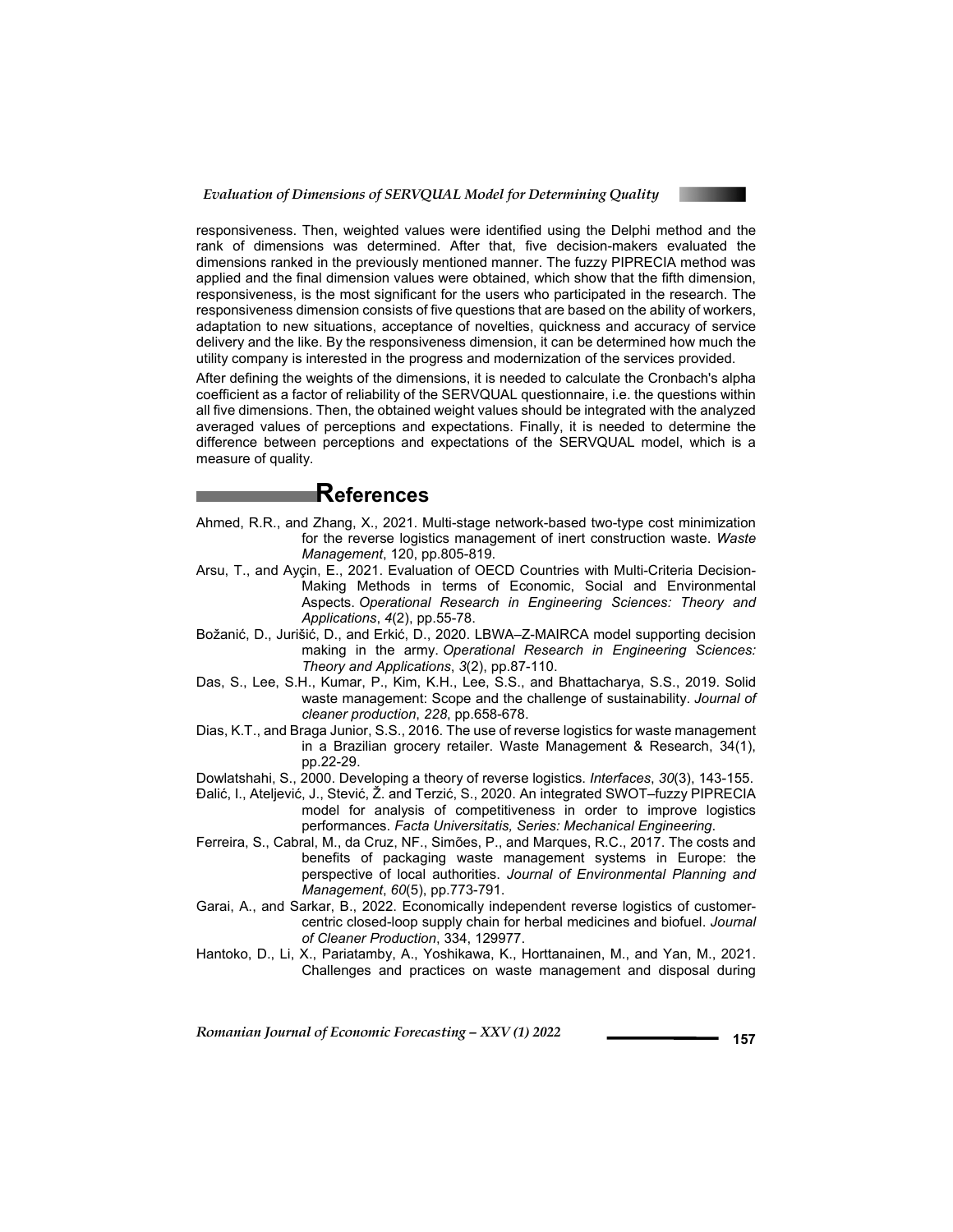COVID-19 pandemic*. Journal of Environmental Management*, 286, pp.112140.

- Hirschhorn, F., 2019. Reflections on the application of the Delphi method: lessons from a case in public transport research. *International Journal of Social Research Methodology*, *22*(3), pp.309-322.
- Linstone, H.A., and Turoff, M., Eds., 1975. *The delphi method*, pp. 3-12. Reading, MA: Addison-Wesley.
- Martinez-Sanchez, V., Kromann, M.A., and Astrup, T.F., 2015. Life cycle costing of waste management systems: Overview, calculation principles and case studies. *Waste management*, 36, pp.343-355.
- Memiş, S., Demir, E., Karamaşa, Ç., and Korucuk, S., 2020. Prioritization of road transportation risks: An application in Giresun province. *Operational Research in Engineering Sciences: Theory and Applications*, *3*(2), pp.111- 126.
- Naik, C.K., Gantasala, S.B., and Prabhakar, G.V., 2010. Service quality (SERVQUAL) and its effect on customer satisfaction in retailing. *European journal of social sciences, 16*(2), pp.231-243.
- Nanda, S., and Berruti, F., 2021. Municipal solid waste management and landfilling technologies: a review. *Environmental Chemistry Letters*, *19*(2), pp.1433- 1456.
- Parasuraman, A., Zeithaml, V.A., and Berry, L.L., 1985. A conceptual model of service quality and its implications for future research. *Journal of marketing, 49*(4), pp.41-50.
- Petrović, G., Mihajlović, J., Ćojbašić, Ž., Madić, M., and Marinković, D., 2019. Comparison of three fuzzy MCDM methods for solving the supplier selection problem. *Facta Universitatis, Series: Mechanical Engineering*, *17*(3), pp.455-469.
- Stanković, M., Stević, Ž., Das, D.K., Subotić, M., and Pamučar, D., 2020. A new fuzzy MARCOS method for road traffic risk analysis. Mathematics, 8(3), 457.
- Stanujkic, D., Karabasevic, D., and Popovic, G., 2021. Ranking alternatives using PIPRECIA method: a case of hotels'website evaluation. *Journal of process management and new technologies*, *9*(3-4), pp.62-68.
- Stanujkic, D., Karabasevic, D., Popovic, G., and Sava, C., 2021. Simplified Pivot Pairwise Relative Criteria Importance Assessment (PIPRECIA-S) Method. *Romanian Journal of Economic Forecasting*, *24*(4), 141.
- Stanujkic, D., Zavadskas, E.K., Karabašević, D., Smarandache, F., and Turskis, Z., 2017. The use of Pivot Pair-wise Relative Criteria Importance Assessment method for determining weights of criteria. *Romanian Journal of Economic Forecasting*, *20*(4), pp.116-133
- Stević, Ž., Stjepanović, Ž., Božičković, Z., Das, D. K., and Stanujkić, D., 2018. Assessment of conditions for implementing information technology in a warehouse system: A novel fuzzy piprecia method. *Symmetry*, *10*(11), 586.
- Stević, Ž., Tanackov, I., Puška, A., Jovanov, G., Vasiljević, J., and Lojaničić, D., 2021. Development of Modified SERVQUAL–MCDM Model for Quality Determination in Reverse Logistics. *Sustainability*, *13*(10), 5734.
- Tomašević, M., Lapuh, L., Stević, Ž., Stanujkić, D., and Karabašević, D., 2020. Evaluation of Criteria for the Implementation of High-Performance Computing (HPC) in Danube Region Countries Using Fuzzy PIPRECIA Method. Sustainability, 12(7), 3017.